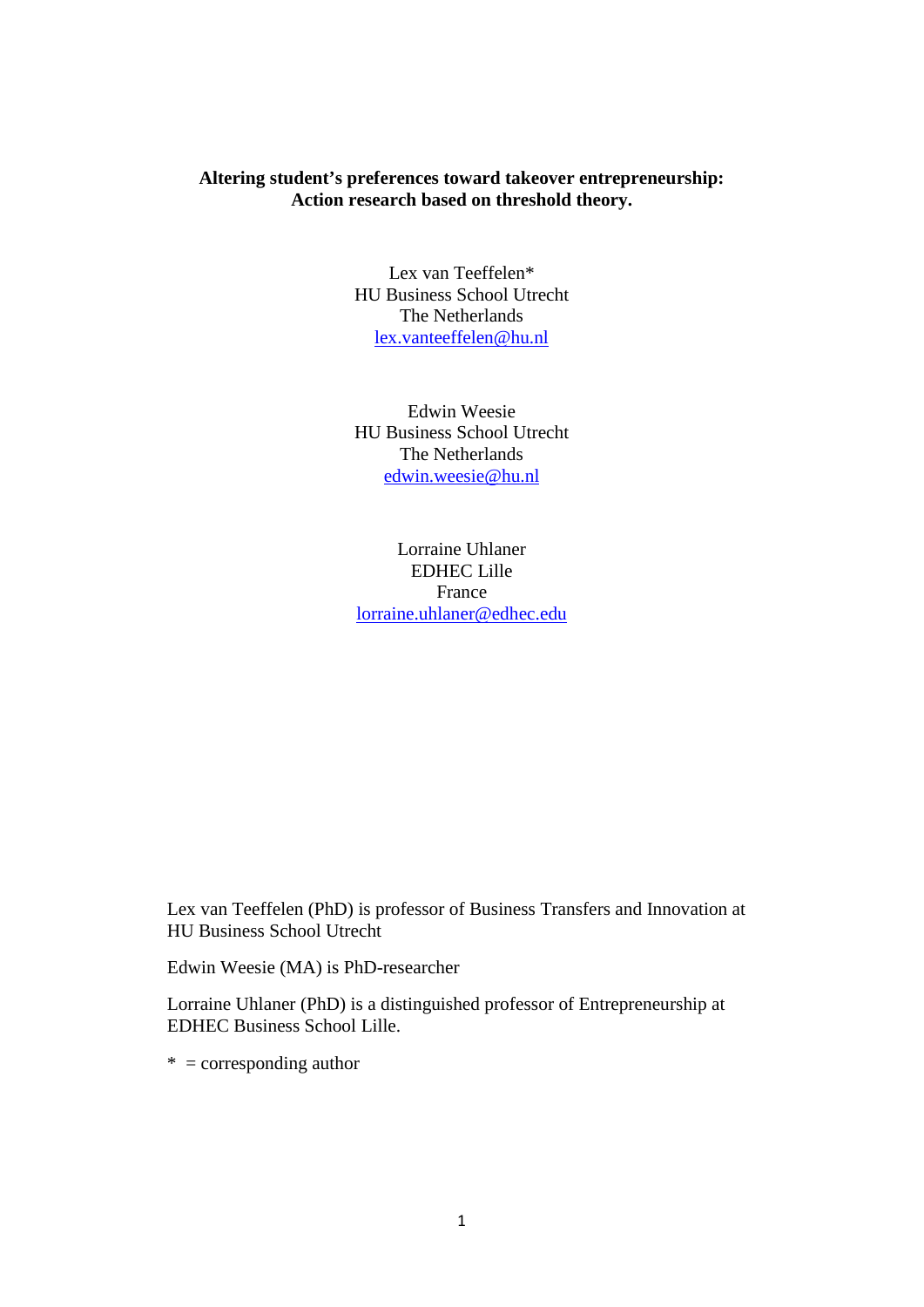### Biographical notes:

### Lex van Teeffelen

Dr. Lex van Teeffelen(1958) is researcher at the lectorate Financial Economic Advice at Innovation (FAI) at the University of Applied Sciences Utrecht since 2007. In September 2011 he has been appointed as extraordinary lector Business Transfers and Innovation. Within the research group he is responsible for various projects, research and entrepreneurial education. Main research interests are: the continuation of SME business; entrepreneurial profiles of successful and less successful (takeover) entrepreneurs; the development of educational entrepreneurial programmes; mapping the economic effects of business transfers and liquidations; sector specific success and fail factors in business transfers and effect & support programmes for business transfers and takeovers.

#### Edwin Weesie

Edwin Weesie MSc.(1978), is coordinator and researcher at the University of Applied Sciences Utrecht since 2010. After his graduation from the University of Huddersfield (UK) he worked for various companies abroad in the field of Consultancy, Marketing, Sales and Mergers & Acquisitions. Within the faculty of economics he teaches strategy, quality and operational courses. At the lectorate Financial Economic Advice at Innovation (FAI) he researches the psychological aspects of people involved in business transfers. His research focus is the business transfer process, behavioural finance and coping strategies of entrepreneurs.

## Lorraine M. Uhlaner

Lorraine M. Uhlaner is Professor of Entrepreneurship at EDHEC Business School. Her primary research interests cover a range of topics in entrepreneurship and family business, including cross-national research on the relationship between culture and entrepreneurship, the role of owners (vs. management), and determinants of innovation, growth and performance within the SME. She is currently associate editor of Small Business Economics, especially on the topic of family business. Her recent publications include articles in the Journal of International Business Studies, Small Business Economics Journal, Journal of Business Venturing, Journal of Small Business Management, Journal of Business Ethics and Family Business Review.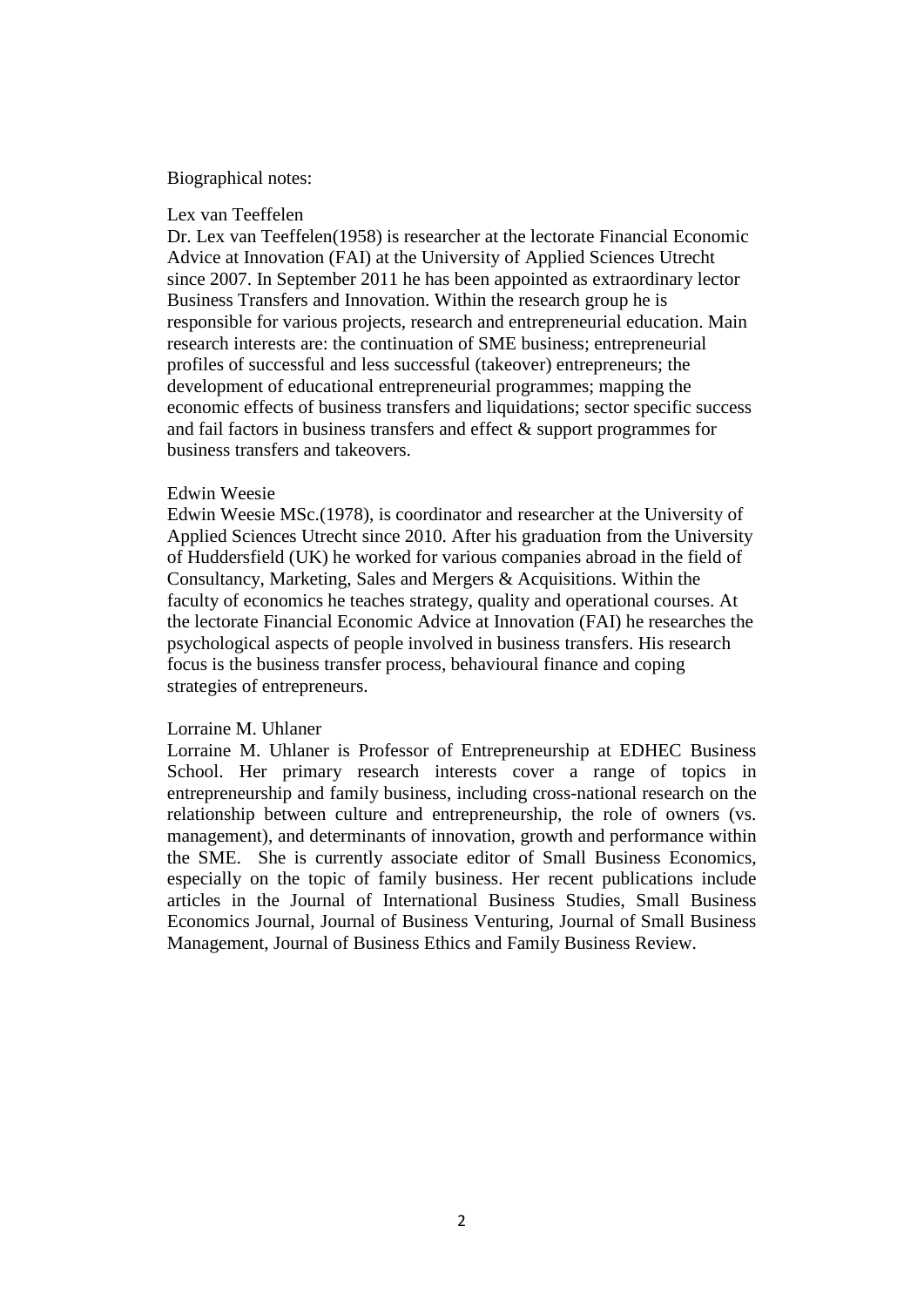# **Altering student preferences toward takeover entrepreneurship: Action research based on threshold theory.**

## **Abstract**

This paper investigates whether students change their entrepreneurial entry preference if they are presented with different options. We propose that students' entry preferences are mediated by concepts proposed by threshold theory: choice options, opportunity costs and psychic income. This study is exploratory in nature, analyzing a small sample of 31 student essays both quantitatively and qualitatively to test our propositions. Though lacking a control group, enrolment in a six-week module on entry mode options by a group of third year Bachelor students at a Dutch university resulted in some interesting changes—in particular, toward greater clarity in the entrepreneurial entry mode preference as well as a shift toward takeover options (including firm acquisition and family succession). However, thematic analysis of students essays reveals that the perceived ability to act on such preferences may still be limited by opportunity costs (i.e., the higher need for financial capital) and a self-perceived lack of human capital (entrepreneurial or management experience).

## **Keywords:l**

entrepreneurship; threshold theory; entry preference; multi method; decision choice model; human capital; psychic income; opportunity costs, switching costs, mind shift; students

### **Introduction**

The primary objective of this research paper is to develop a model of preference formation for entrepreneurial entry. The model builds on a decision choice model, referred to as threshold theory, which was originally used to explain why many entrepreneurs remain in business even when performance is poor (Gimeno et al, 1997). However, the key concepts from threshold theory, including choice options, opportunity costs and psychic income, can also be used to predict entrepreneurial entry. In this paper, the proposed model is developed on the basis of data gathered from a group of 31 students who participated in a six-week educational program at a Dutch university. The aim of the program was to help them explore entrepreneurial entry modes other than start-up.

Although the results are primarily qualitative in nature, derived from a systematic coding of student essays using thematic analysis, the preliminary results appear to suggest that even a short six-week course can influence the preferences of students and in particular, shift their interests to alternative entry modes than start-up entry. Shifts in preference appeared to take place during the course. Quantitative statistics tests confirm a significant shift, most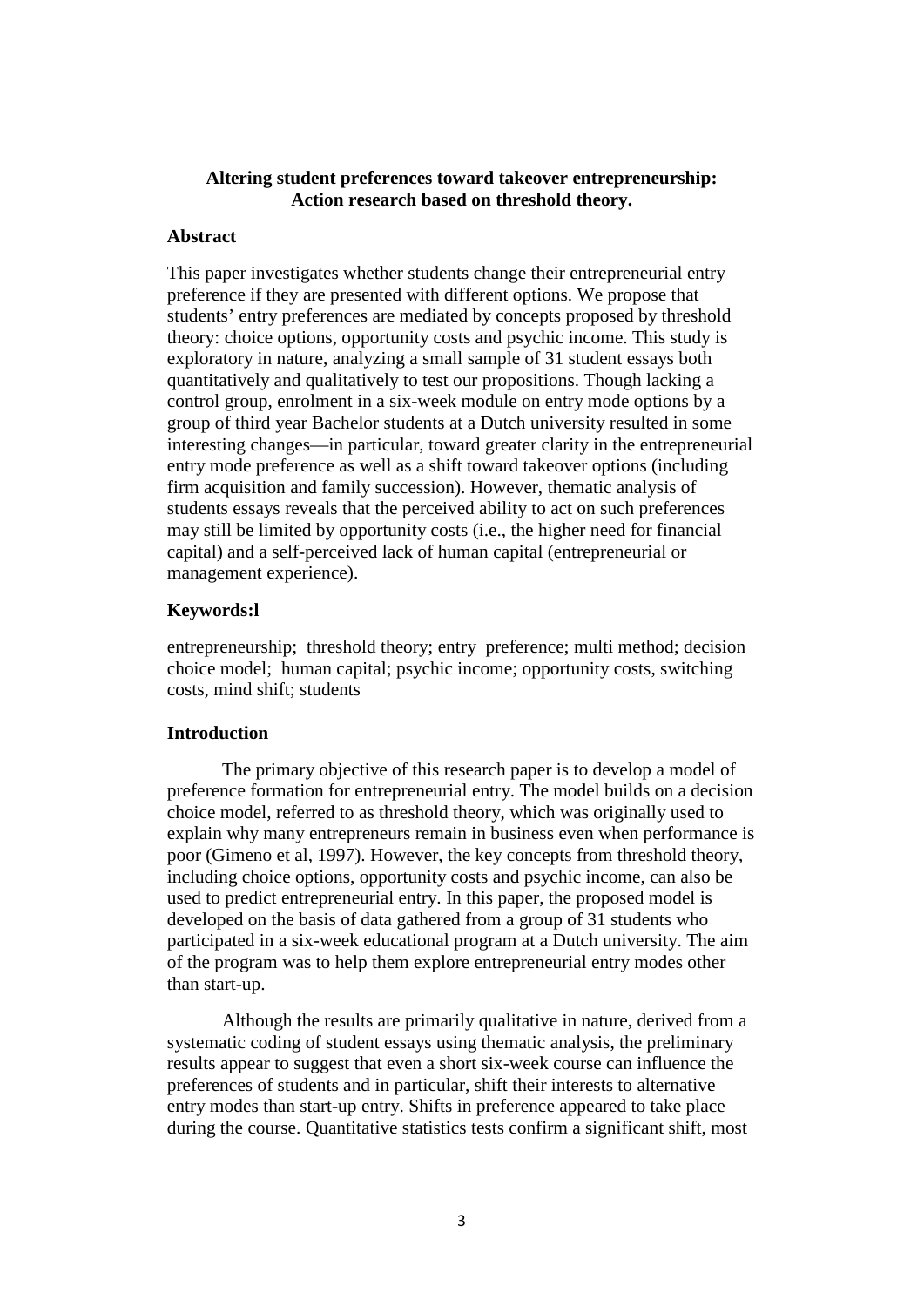importantly, toward a more definite entry mode preference at the end of the program, by a significantly larger group of students. These preferences also were significantly more likely to be geared toward business transfer as an entry mode (either through firm acquisition or family succession), which we refer to henceforth as *takeover* entrepreneurship. Though not statistically significant, a few additional students also chose franchising by the end of the program. Threshold theory appears to provide a useful framework for identifying the criteria used by the students in considering their preferences over time. In addition, other criteria linked to human capital and selfassessment of personality traits needed for particular entry modes also provide a preliminary explanation for the 'mind shift' that takes place between initial and final entrepreneurial entry choice.

Shifting preferences of a subgroup of entrepreneurially-minded students toward acquisition could have a number of important policy implications. Evidence is accumulating that start-ups underperform compared to takeovers with respect to survival, turnover, profit, innovativeness and employment growth (e.g. EROV, 2010; KfW, 2009; Mandl et al., 2010; Meijaard, 2007). Also statistics bear out the continued aging of owners in the European Union. A lack of successors for viable SMEs now threatens innovative driven European economies (European Commission, 2002, 2006; Stone et al., 2004; Van Teeffelen, 2010). For example the Dutch economy suffers 20,000 unnecessary SME liquidations and approximately 10,000 failed successions per year, with a projected economic damage of 80,000 jobs, a loss of turnover of almost  $\epsilon$ 4 billion and a destruction of assets of about  $\epsilon$ 2 billion yearly (Van Teeffelen, 2012b). Expanding the pool of capable and motivated successors for such firms (whether via family or non-family business transfer) would help to offset such negative effects to each national economy. University programs that expose students to different modes of entrepreneurial entry could provide one means to augment such a pool.

The remainder of this paper is organized in four sections. In the next section threshold theory is more formally introduced to determine the main predictors for entry choice. Subsequent sections present the method, research outcomes and the discussion.

### **Threshold theory as applied to entrepreneurial entry mode**

Threshold theory proposes that entrepreneurial decisions do not merely rely on objective economic and financial criteria, but also on subjective criteria. More specifically Gimeno et al. (1997) mention (occupational) choice options, switching or opportunity costs and psychic income as three such subjective criteria. Threshold theory (Gimeno et al., 1997) was originally conceptualized to explain why entrepreneurs decide to remain in business even when firm performance is poor. Threshold theory has also been used by De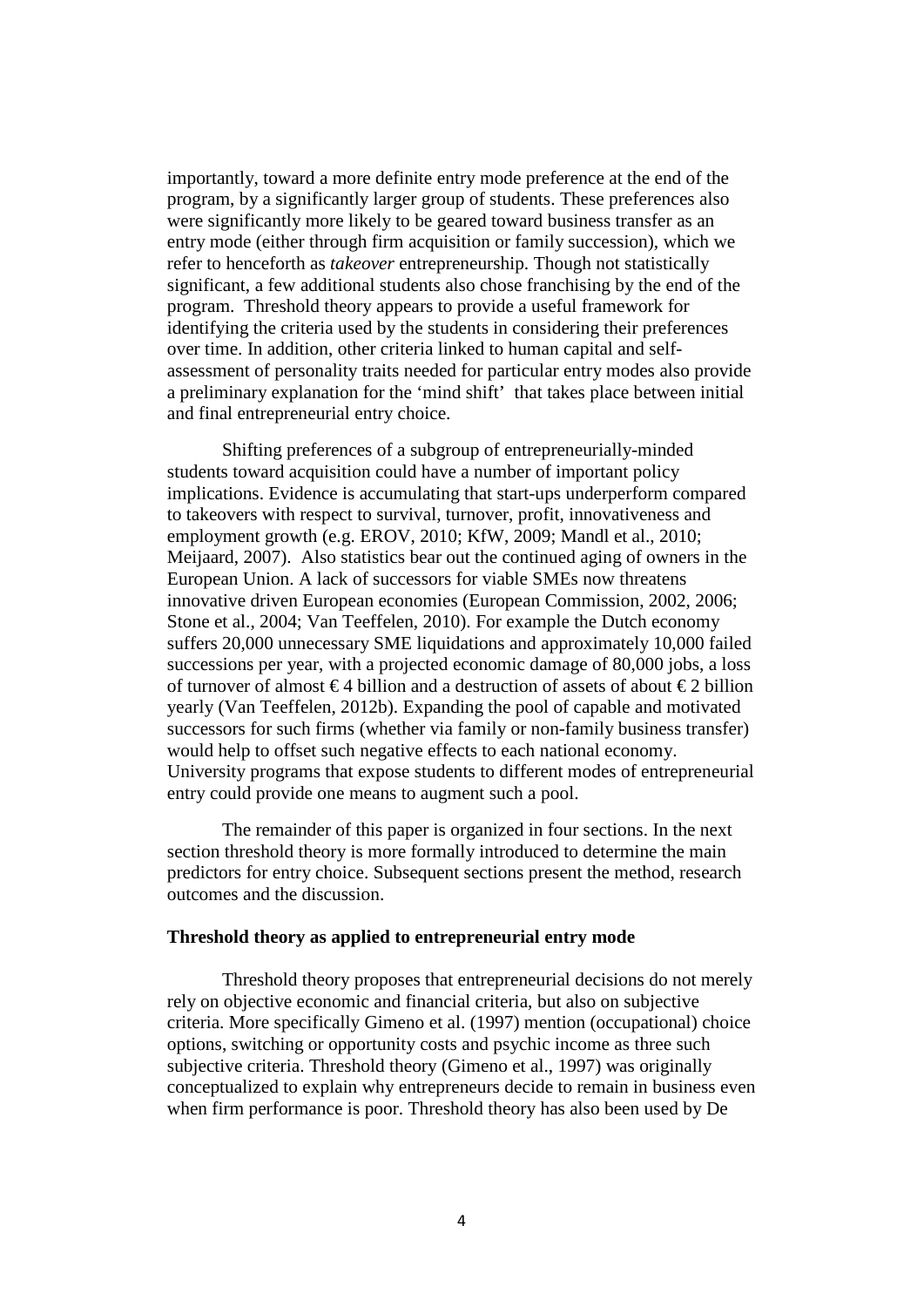Tienne and Cardon (2012) to explain entrepreneurial exit (and/or continuation) decisions.

In line with Gimeno et al.'s (1997) discourse, but adapting the model in the specific context of entrepreneurial entry rather than entrepreneurial exit, this paper explores whether similar subjective criteria (i.e. choice options, opportunity costs and psychic income) are relevant for decisions made about alternative modes of entrepreneurial entry. In essence, threshold theory is a decision making model for which we explore each of these criteria, in turn.

#### Choice options and entrepreneurial entry mode

According to threshold theory, considering other self-employment activities, which we will refer to as "choice options", affects the preferred kind of entry. We assume that by presenting different types of entrepreneurial entry, and how to go about evaluating them using various personal and external criteria, students alter their preferences for particular entrepreneurial entry modes. Many students think of entrepreneurship primarily in the context of starting a company from scratch, probably because this is what is emphasized in most academic entrepreneurship programs. Most university entrepreneurship programs, where they exist, focus on starting a business, and tend to overlook exposing students to alternative choice options of entrepreneurial entry, such as business transfer or takeover entrepreneurship (e.g. firm acquisition and family succession) or acquiring a franchise. There are few (university) programs available to support successors (outside the family business context) and takeover entrepreneurs (Allison et al., 2007; Eurochambers, 2009; Next Business Generation, 2007; Van Teeffelen, 2012a). Yet, based on a large scale study of European residents, an average of 28% of the population in EU countries of  $18 - 65$  years prefer firm acquisition or succession (Eurobarometer, 2010) over a start-up, suggesting strong interest in such options in the more general population. We summarize the assumption in the first two propositions as follows:

*Proposition 1: When students are offered a broader range of entrepreneurial entry modes (other than start-up entrepreneurship), they are more likely to take one or more of these alternatives into consideration in selecting their preferred entrepreneurial entry mode.*

*Proposition 2: When students are given the opportunity to reflect more deeply on their entry mode preferences, (including researching criteria for alternative options), they are more likely to reach a decision about their preferred entrepreneurial entry mode.* 

Opportunity costs and entrepreneurial entry mode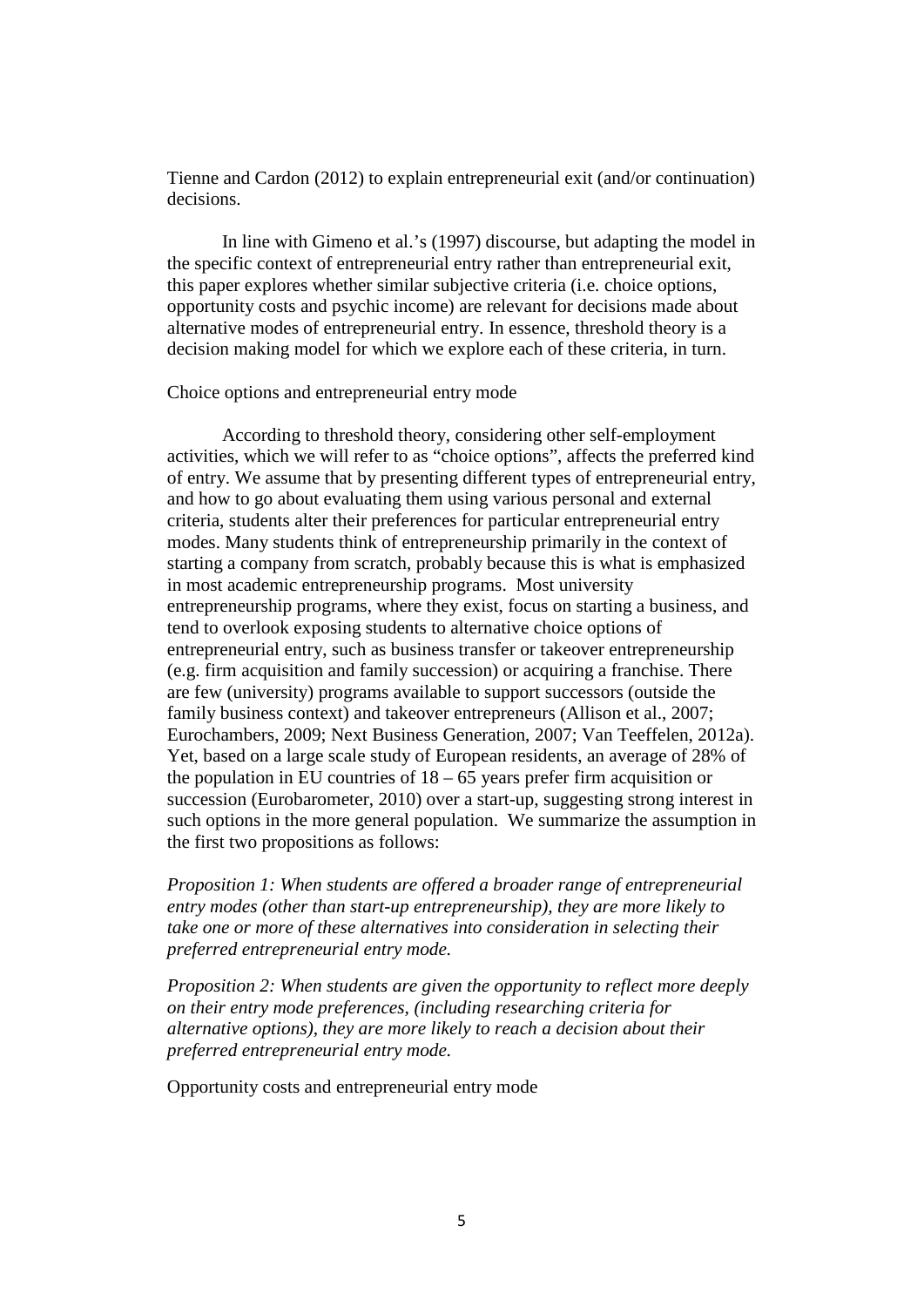Opportunity costs as defined by Gimeno et al. (1997) refer to switching costs between two alternative occupations, but do not include the difference in returns. These returns are part of the alternative choice options. In entry decisions one might consider switching costs to refer to an evaluation of the financial requirements of the different modes of entry. On average, start-up, franchising and succession and takeover entrepreneurship require different amounts of financial resources. Generally, takeover entrepreneurs require the most financial capital and start-up entrepreneurs--the least (KfW, 2009; Van Teeffelen, 2012a; Parker and Van Praag, 2012). The Eurobarometer (2010) also shows that people with higher earnings are more attracted by to takeover entrepreneurship. Depending on the type of franchise, financial resources required by franchisees are probably somewhere in the middle between startup (which with bootstrapping, often required very limited amounts of funds for initial launch) and takeover (especially of the non-family firm). Financial thresholds are expected to be part of students' evaluation of different entrepreneurial entry choices.

# *Proposition 3: Given the different options for entrepreneurial entry, students will take into account financial resources as an important criterion for their entrepreneurial entry preference.*

### Psychic income and entrepreneurial entry mode

The final subjective factor of importance, according to threshold theory, is that of psychic income. Gimeno et al. (1997) define psychic income as the personal satisfaction an entrepreneur derives from self-employment. The degree of satisfaction attached to entrepreneurial activity is likely to vary depending upon the differences in background and convictions of the individual, and may also help to explain why some individuals may prefer certain entry choices regardless of other criteria such as opportunity costs or perceived financial outcomes. Such differences may be rooted in a variety of sources, including one's childhood experiences and related values. Past findings suggest that start-up and takeover entrepreneurs differ from each other with respect to intrinsic motives and background. For instance, takeover entrepreneurs are less driven by the economic climate, market opportunities and dissatisfaction with their work/work prospects than starters (Oudmaijer, 2006; Van Teeffelen 2012a). Furthermore, start-up entrepreneurs come from more entrepreneurial oriented parents, while takeover entrepreneurs generally have non-entrepreneurial parents (Coopers & Dunkelberg, 1986; Helleboogh et al, 2009). Slightly contradicting these outcomes are findings that children from family firms prefer family succession or a non-family acquisition over a start-up (Parker & Van Praag, 2012). In sum, background and intrinsic motives may serve as strong pre-determinants of the strong prior convictions (i.e. psychic income) which may prevent students from changing their minds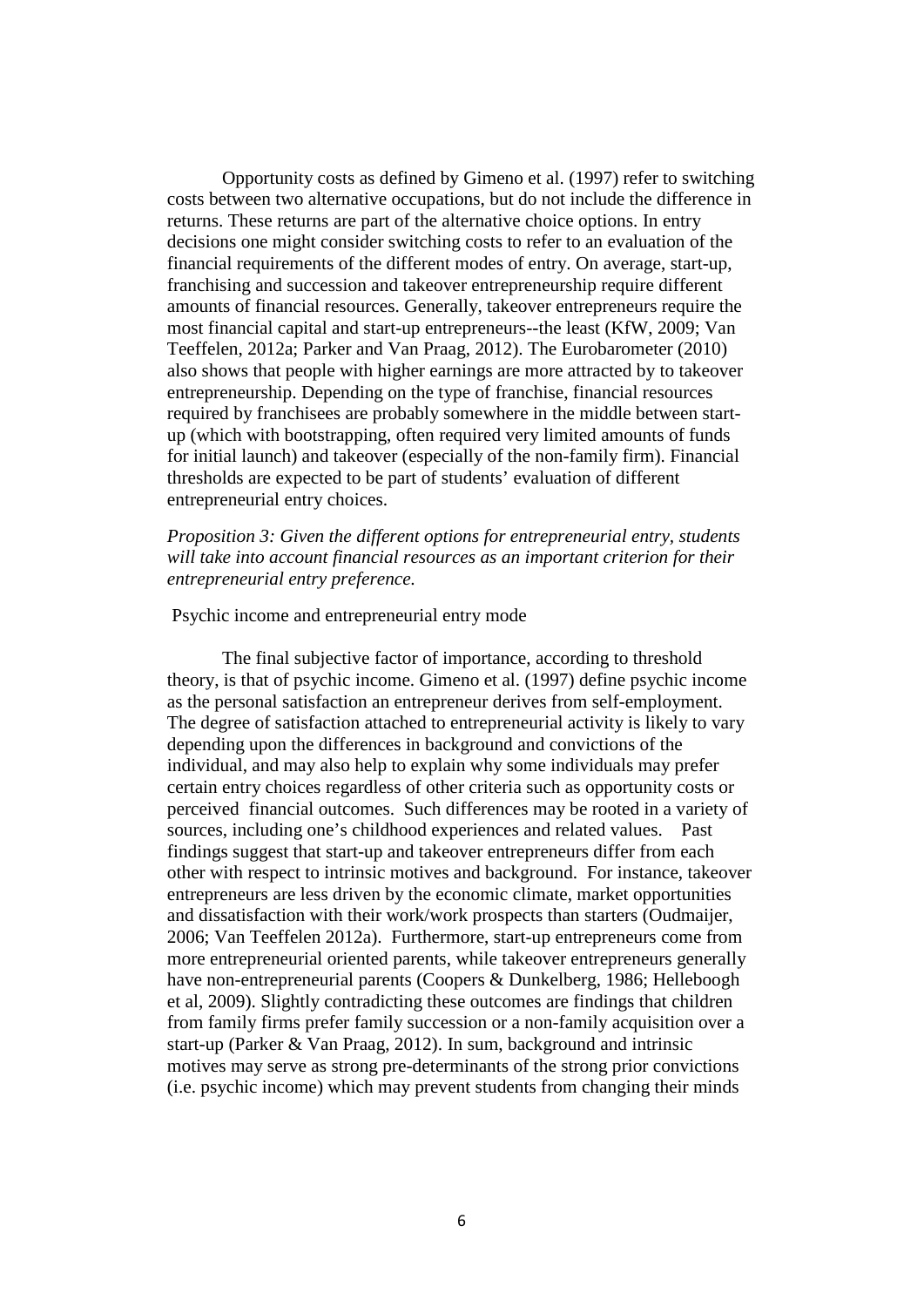about entrepreneurial entry mode preferences, even though objectively other types of entry would suit them better. As such, we propose the following:

#### *Proposition 4:*

*Given the different options for entrepreneurial entry, students will take into account psychic income as an important criterion for their entrepreneurial entry preference.*

### Human capital and its relationship to threshold theory

The available studies indicate that human capital variables such as age, entrepreneurial, industry and management experience and educational level account for difference exit choices (Gimeno et al., 1997; DeTienne and Cardon, 2012) as well as entrepreneurial entry (Parker and van Praag, 2012). Studies on the differences between takeover entrepreneurs and start-up entrepreneurs corroborate these outcomes. Gender, age, work and management experience (Amaral and Baptista, 2007; Coopers and Dunkelberg, 1986; Parker and Van Praag, 2012; Van Teeffelen, 2012b), sector experience (Kay and Schlömer, 2007; Van Teeffelen, 2012b) and education (Helleboogh et al., 2009; Oudmaijer, 2006; Parker and Van Praag, 2012; Van Teeffelen, 2012b) vary between start-up and takeover entrepreneurs. All of these studies show that start-up entrepreneurs are more highly educated than takeover entrepreneurs. If differentiated on type of takeover entrepreneur, family successors seem to be younger and lesser experienced than start-up entrepreneurs (Coopers and Dunkelberg, 1986; Parker and Van Praag, 2012; Van Teeffelen, 2012b) or non-family successors (Van Teeffelen, 2012b).

In the original model, Gimeno et al. (1997) use human capital theory as the main underlying logic to understand the decision to exit an entrepreneurial venture. They also use certain human capital variables to measure the concepts we have already presented. Thus, they use age as a proxy for switching or opportunity costs, and view the reported satisfaction the entrepreneur derives from self-employment (their measure of psychic income) as a form of human capital. Although we view both general and specific human capital as important in determining preferences, we modify the original version of the threshold model by suggesting that occupational choice options, opportunity costs and psychic income may be independent concepts from human capital, per se. Nevertheless, In line with Gimeno et al. (1997) we thus presume that human capital variables can also influence one's preferences for entrepreneurial entry.

*Proposition 5: Given the different options for entrepreneurial entry, students will take into account their human capital (both currently available and required) as an important criterion for their entrepreneurial entry preference.*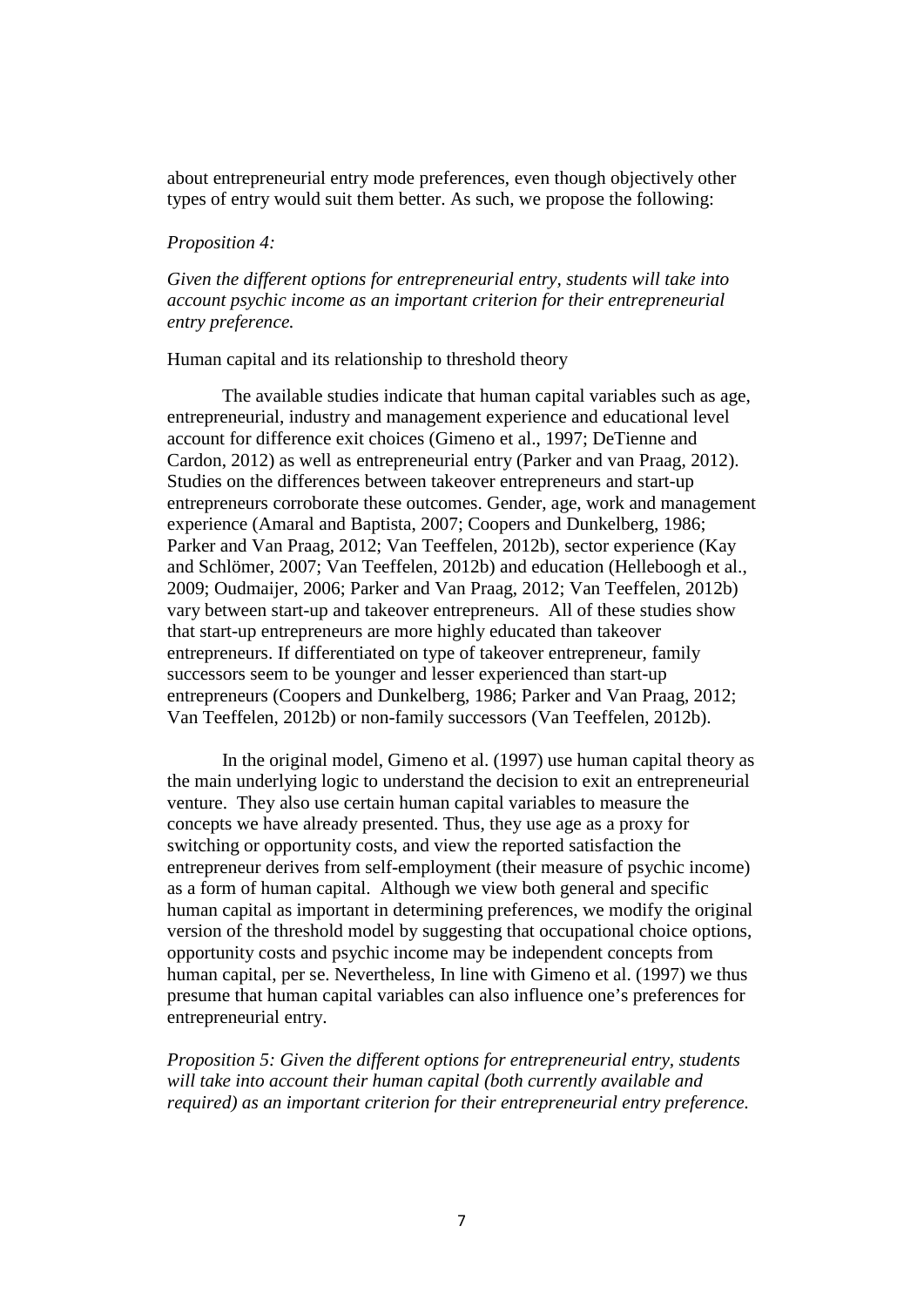Figure 1 provides a simplified view of the proposed framework. Over time, the three criteria, choice options under consideration, opportunity costs, and psychic income influence the preferences of the individual (referred to here as 'mind shift.') In the current application, the preference for entrepreneurial entry mode is expected to shift, as these criteria are more carefully reviewed and evaluated, or what threshold theory refers to as comparing alternative modes of (self) employment.

### *Figure 1 – Conceptual model for analysis*



#### **Method**

#### *Study design and setting*

A mixed quantitative and qualitative research design was chosen to test the propositions. We analyzed the essays of third-year Bachelor students who chose to take an entrepreneurship minor on firm acquisition and franchising. These students were committed to consider multiple entrepreneurial entry options.

During the first course of the minor, students were provided with a sixweek programme on various alternatives to start-up entrepreneurship, including family succession, firm acquisition and franchising, and comparing each alternative to start-up entrepreneurship. As a final assignment (completed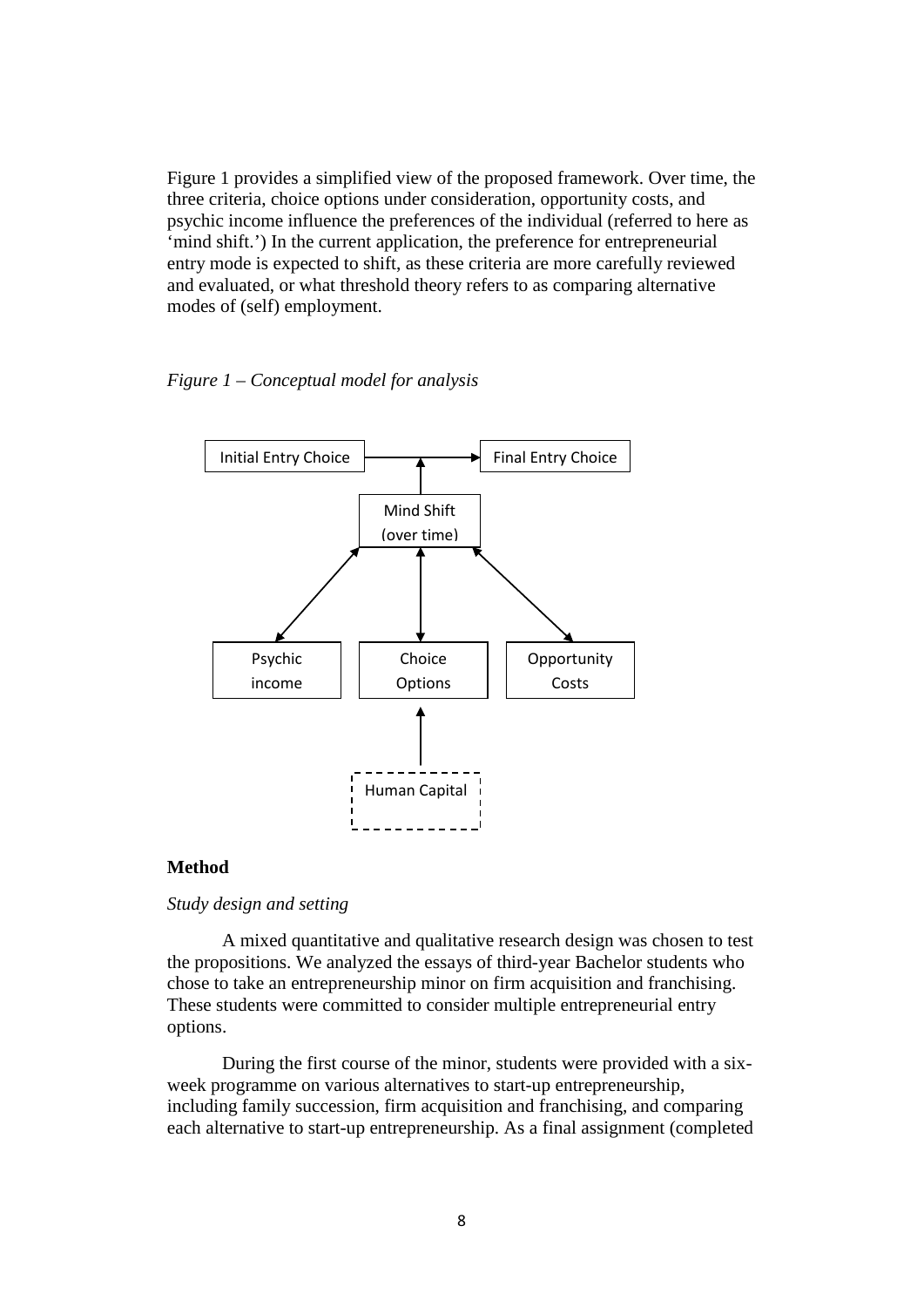immediately after the final session of the first course) students were required to write an essay. For this essay, they were to select and justify at least three of the following entry modes as initial options: start-up, firm acquisition, family succession, franchising, and providing advisory services to SMEs. As part of the assignment, students were asked to build a matrix with a least 5 criteria from the research literature to compare their selected options. They were then asked to use these criteria to rate each option, and then, based on those ratings, to determine which entry option or options fit them best. They concluded their essay by discussing the outcomes of the matrix and their preferred entry choice, also describing some steps in the near future to realize their preferred mode of entry. (See Appendix A for a more detailed description of the program and the assignment).

Students were at liberty to include their entrepreneurial profile scores. During the course they filled in an online entrepreneurship scan [http://www.entrepreneurscan.co.uk.](http://www.entrepreneurscan.co.uk/) The entrepreneurship scan is a psychometric assessment tool which evaluates 10 entrepreneurial characteristics. The questionnaire is developed by Driessen ( 2005) and is validated in both The Netherlands and the UK.

Out of the 35 essays 4 essays were not usable because the essays were of poor quality and students did not pass the course prerequisites, leaving 31 essays to analyze for this study

#### *Data analysis*

To test propositions 1 and 2, entry mode choices were compared at the initial and final stage of the program using the Two proportions or McNemer test (Newcombe, 1998), to see if significant differences were found in choices at the beginning and end of the course. Additionally for all propositions, a systematic thematic analysis was carried out to analyze the student essays. In order to facilitate the codification process we used Atlas/ti 7.0.85 (2013). For the qualitative thematic analysis reported here, we generated atlas/ti reports on specific coding, containing excerpts from all relevant essays. We used 'constant' or repeated comparison to explore anticipated and emerging themes. Reanalyzing all essays on our final themes and coding, saturation (Boeije, 2010) occurred after 15 essays.

More specifically, the following steps were used in the analysis process: after depersonification of all essays, a first round of ten essays was read to obtain an overall impression of the content. These first impressions led to segmentation of the relevant reflections on the entry choices and codification. A preliminary topic guide was developed from the discussions among two of the authors, who served as coders. The preliminary codes were based on Gimeno's threshold theory and underlying human capital. This is in line with Justice ( 2007), who states that it helps researchers to formulate a framework based on literature for analyzing their topics and problems. In the second round all cases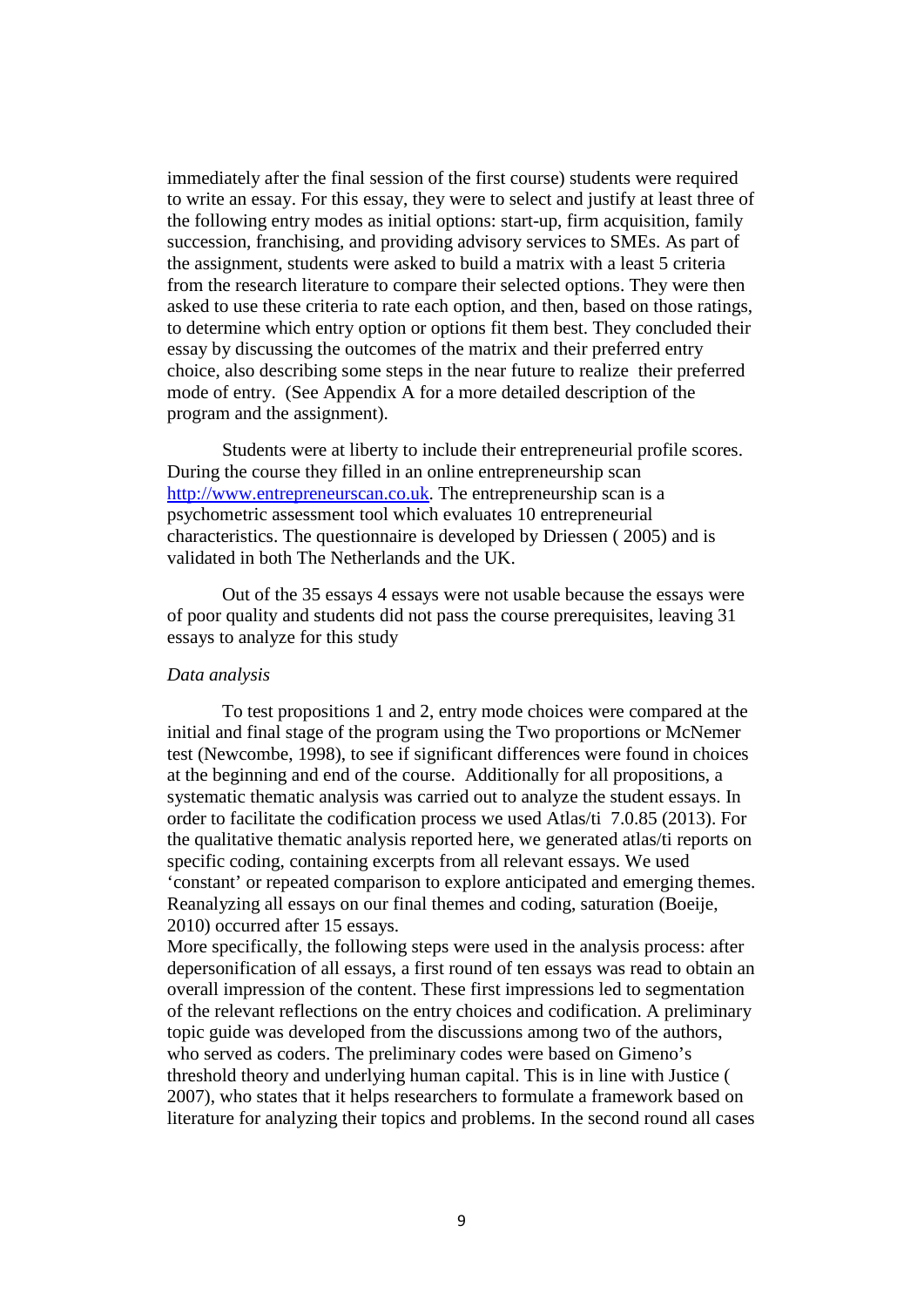were read to add on relevant themes and codes. Evidence that did not seem to fit was also labelled and the authors modified ideas and themes in order to fine-tune the model (Silverman, 1997). In the third round authors agreed on 8 themes and 32 main codes, also defining inconsistent themes towards the propositions. Themes are in line with the conceptual model: preferred entry choice, choice options, opportunity costs, psychic income, human capital, comparing final entry choice to initial choice, steps to realize final entry cho[i](#page-23-0)ce. In addition we found a theme on personality traits and competences. <sup>i</sup>

## **Results**

Results for choice options and entrepreneurial entry mode

This section presents results for both the quantitative and qualitative analyses for the first two propositions. Table 1 below shows the initial as well as the final choice of the students that were specifically indicated in the essays. In the case where students lacked a clear initial or final choice, it is coded below as indecisive.

|                   | Initial entry choice | Final entry choice |
|-------------------|----------------------|--------------------|
| Advisor           | 3                    | 3                  |
| Start-up          | 3                    | 2                  |
| Firm acquisition  | $\Omega$             | 7                  |
| Family succession | 3                    | 6                  |
| Franchise         | 3                    | 5                  |
| Indecisive        | 19                   | 8                  |
| Total             | 31                   | 31                 |

Table 1: Initial and final entry choice of students

Table 1 shows a decline in indecisiveness from the beginning to the end of the six-week course. There also appears to be an increase in non startup options for launching a firm (firm acquisition, family succession, and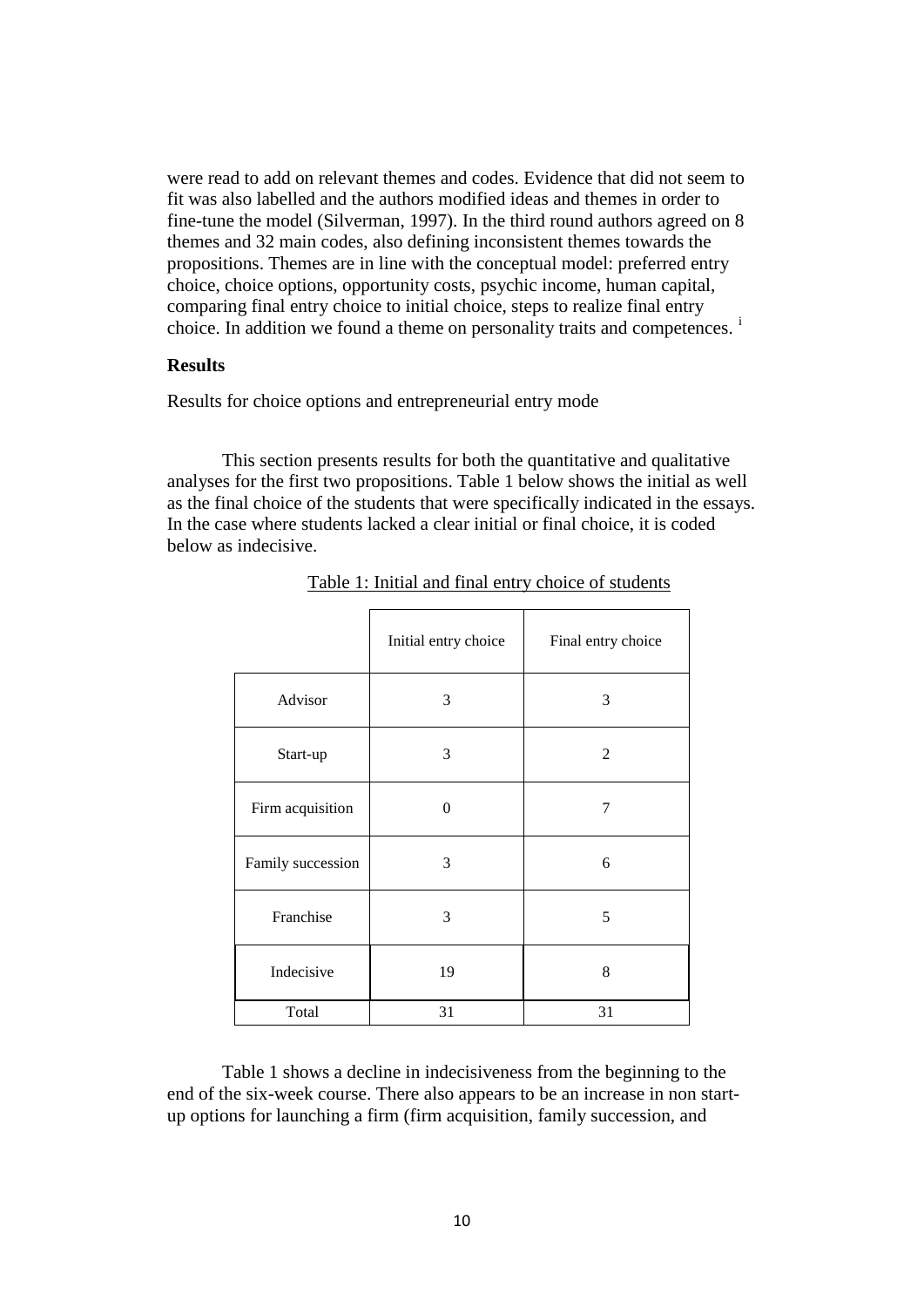franchise), with the same choosing to be an advisor. The McNemer test was applied to test for significant differences between the two phases. (SeeTable 2). Because family succession is limited only to those students who are already in a family firm, we combined firm acquisition and family succession into a new category we named takeover entrepreneurship. As shown in Table 2, there is a significant increase in takeover entrepreneurship as a preference, and a significant decrease in indecisiveness, when comparing initial and final entry choice. These results tend to support both of the first two propositions, especially with respect to takeover entrepreneurship and decisiveness.

Table 2: McNemar Test for significance in the differences in choices (initial vs. final choice)

|                                                                                           | Uncorrected Chi<br>Square | Corrected Chi Square <sup>a</sup> |
|-------------------------------------------------------------------------------------------|---------------------------|-----------------------------------|
| Takeover (firm<br>acquisition plus<br>family succession)                                  | $8.067$ ***               | $6.667***$                        |
| Franchisee                                                                                | .667                      | .16                               |
| Indecisive                                                                                | 8.333**                   | $6.750**$                         |
| $N = 31$<br>a: Yates correction for continuity<br>*: $p<.05;$ **: $p<.01;$ ***: $p<.001.$ |                           |                                   |

Regarding qualitative evidence in support of the first two propositions, a review of the essays suggests that the six-week series of seminars was indeed the cause of these shifts, at least in a number of cases. In their essays, students explain the cause of their mind shift as resulting with reflections triggered by the course. In total 15 quotes in 15 essays were found, of which four are presented below.

"…I now see the positive sides of taking over a company, which was not the initial reason for me to start the minor. I think the challenge will be to make a name for yourself, building a customer base and to have a [well] running business. When one takes over a company this is already the case. Now [that] I have read more about the subject, I tend to lean more in the direction of buying a company as a viable option…"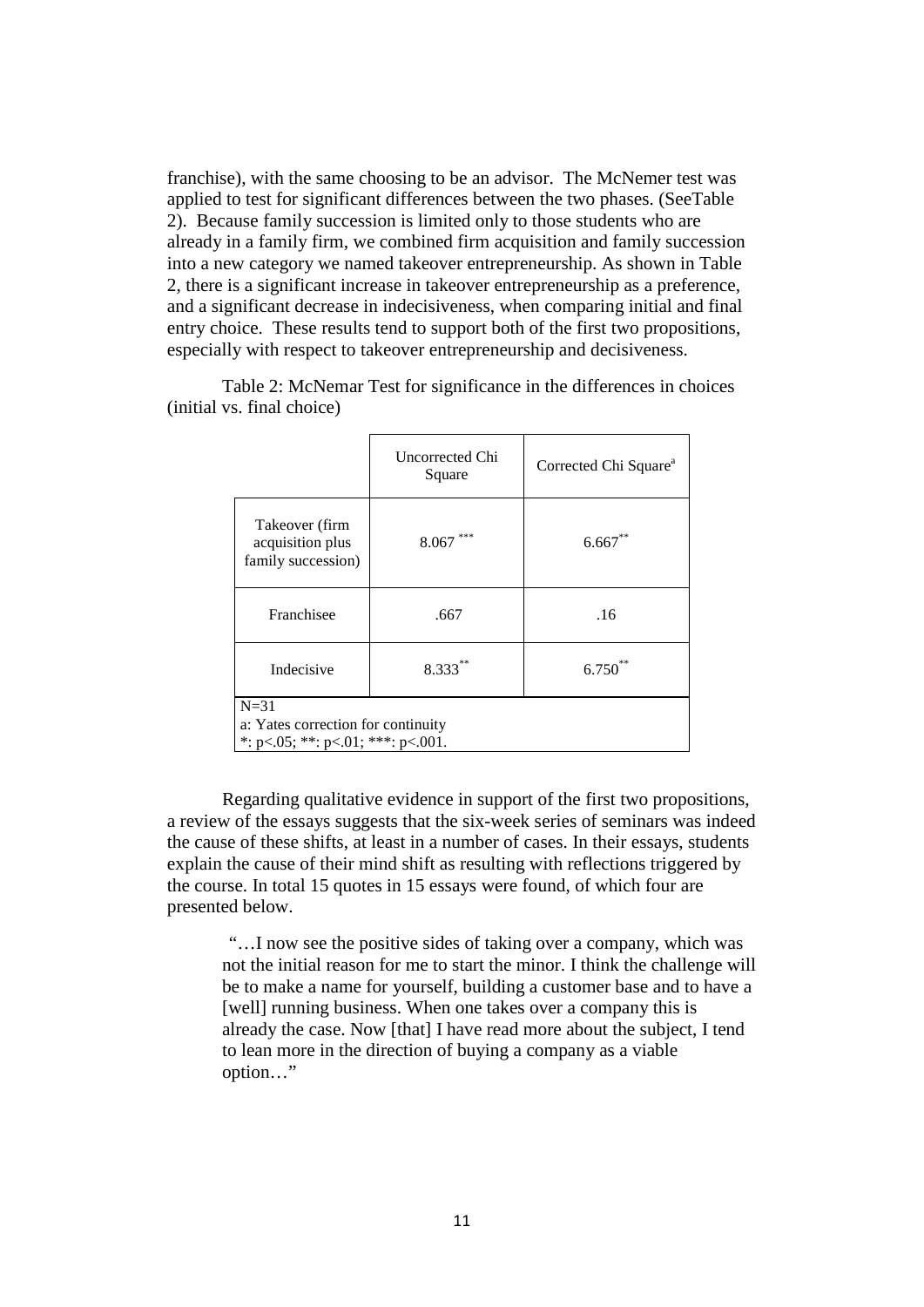"A few months ago before I started this course I thought I wanted to go and work for a company on the payroll as a manager or advisor. In the back of my mind I have the idea that taking over a company could be an option and working in a franchise did not attract me so much. During the minor section entrepreneurial skills I read some more on the various subjects, taking over a business as well as starting a franchise look like viable options now."

"Before I started the minor business transfers I thought that I would start a business or would become a franchiser. But after the first couple of weeks I have changed my mind and I think buying an existing business fits me better".

"……..before I started on the module of entrepreneurial skills I had never considered the idea of franchise companies. However a new world has opened up for me the past couple of months. Now I know more about the subject I would like to start as a franchisee. When I finish my studies I will have a limited amount of experience. Hence I think [becoming a] franchisee is a good way to start as an entrepreneur."

Results for opportunity costs and entrepreneurial entry mode

In line with Proposition 3, the qualitative data indicate that a consideration of financial constraints and resources may also influence the final preference for type of entrepreneurial entry. In 16 essays financial resources are included in the decision making matrix. In text fragments, financial considerations and other opportunity costs were coded 24 times in 19 different essays. The quotes below are illustrative of these comments:

"Because my own capital is not large enough to start or take over a company the finance could be arranged by, for example, the franchise organization".

"The financing in this perspective will be a large hurdle to take because I have little or no personal capital."

"My focus for the next couple of months will be to gather starting capital for the business".

"Because of the crisis it is increasingly difficult to get a loan from the bank to buy, for example, a company or to transfer a company. Banks want more reliability when there is an application for a loan".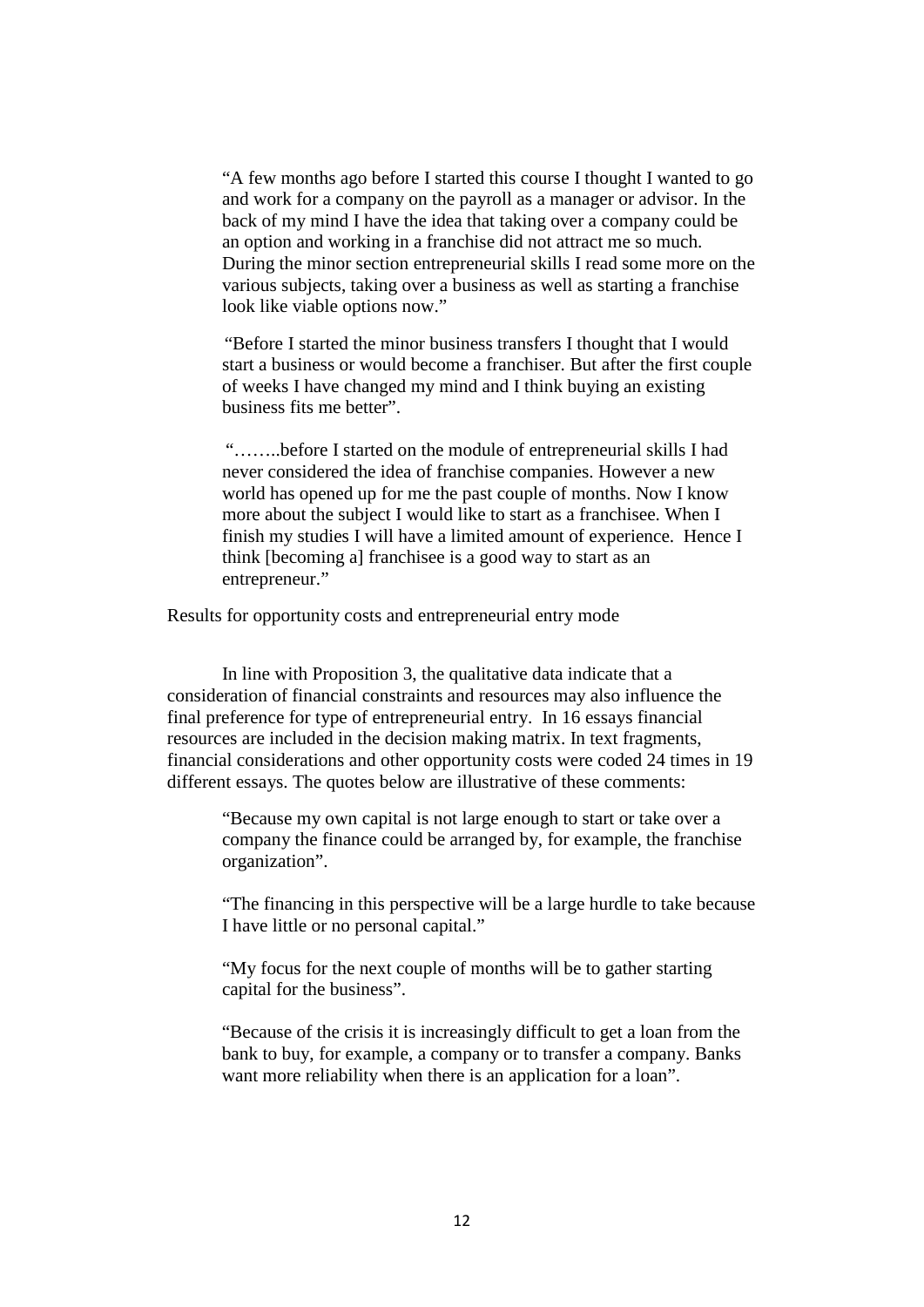In analyzing the student essays, we also found another unpredicted type of opportunity cost in relation to firm acquisition or family succession apart from finance, that of loss of knowledge and relationships :

"Taking over a company is my first choice, then franchise and finally [to] begin as an employee. The last two choices are not bad but they will limit me in my feeling and need for freedom. I would like to start as a normal employee to gain more experience… …and to apply that knowledge [to] my own business in a later stage. In the end I want to be my own employer and I am glad this came out of the test as well. In my situation this is not a bad choice as I deal with my father's company. From the lectures I have learned that if the owner drops out of the company it is likely that a part of the customer base will drop as well. In my situation this could happen as well. Hence I will ask my father after the takeover to stay with the company for another 3 years".

Results for psychic income and entrepreneurial entry mode

The criterion of psychic income was also apparent in reviewing several student essays. In making a final choice we found 6 students appeared to have a strong attachment to a particular entry mode in spite of the fact that it seemed to contradict other aspects of their analysis. In these six cases their final preference actually opposed the outcome of their decision matrix, which took several other criteria into account--most of them scoring best as takeover entrepreneur but still wanting to be a franchisee or start-up entrepreneur. These findings demonstrate how powerful a role psychic income can play in selecting a preferred entry mode. The following quote is illustrative:

"My vision is that buying a company is the best viable option for me because I want to be independent from a franchise organization where I have to pay a monthly fee and I want freedom. In addition when taking over a company one does not have to start from scratch. I want the processes to flow more precisely which fits better with my studies in technical management. When starting a company you have to start with nothing which does not fit with my qualities. Despite that I would like to start as a franchisee."

Although in the original formulation of psychic income, it would appear only to apply to situations where the rational choice is contradicted, we felt some of the other quotes led to a somewhat broader interpretation of the concept. For instance, students noted other psychological benefits of certain entry modes, such as freedom, having support of others, and having fun. Such sources of psychic income, though not necessarily shifting choices to the point of obstructing a mind shift as supposed by threshold theory, may still play a reinforcing role in the final choice. For instance, freedom and security as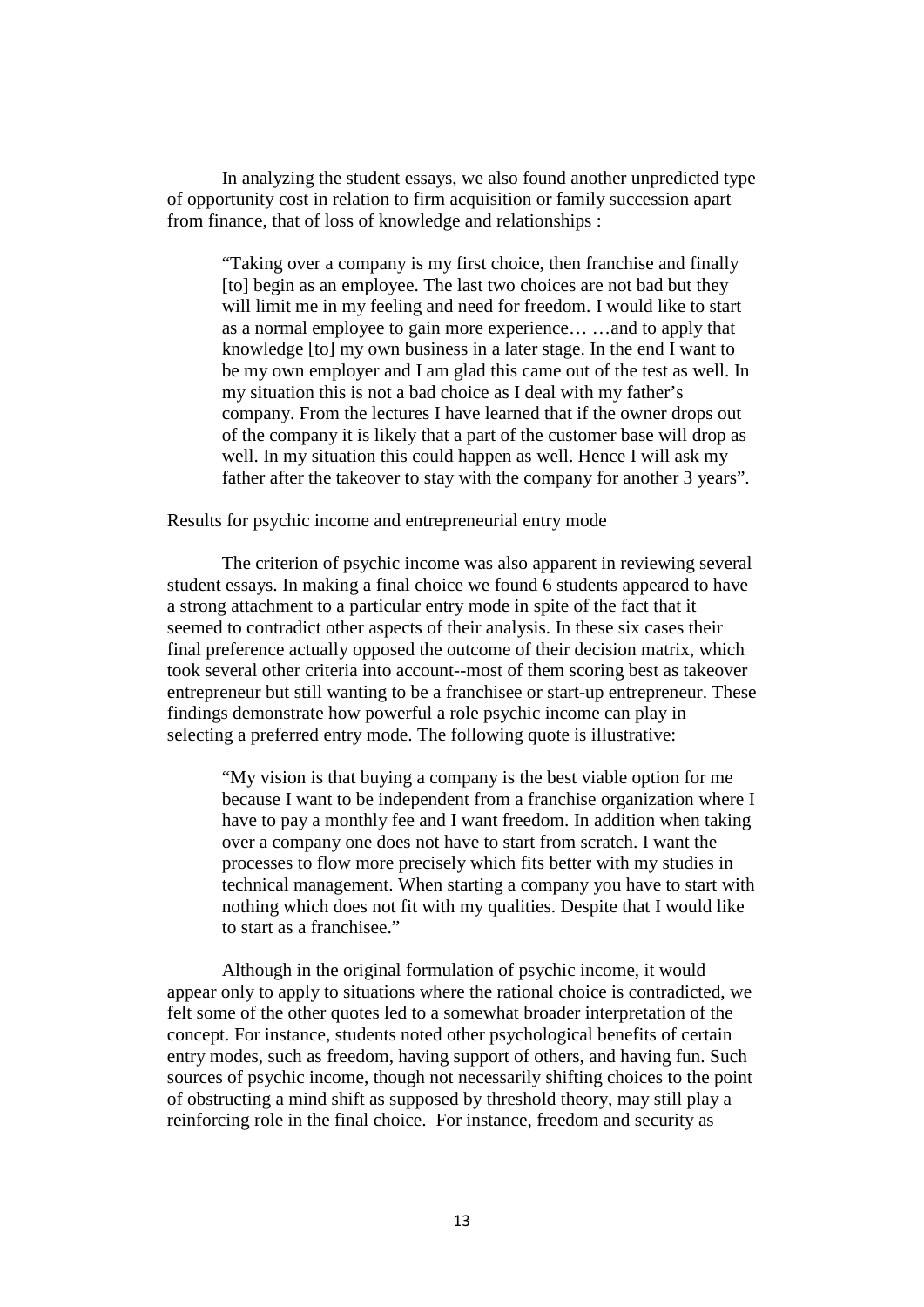positive outcomes were coded 10 times in 6 different essays. Some quotes follow:

"According to the entrepreneurial test I like to make my own decisions, but I value the opinion from other [people] as well. This fits with the franchise concept where one can always turn to the [franchisor]. As an entrepreneur one can solve this by gathering people around [you who] can assist you. There is always someone around that is willing to help. Surround yourself with people [who were] successful".

"…..it is very important to gather people around you that can help you. This could be advisors, entrepreneurs or other people. When starting a business one has to start from the beginning. When a franchiser will start or you take over a business there might be people around you that can help you… …and with a transfer there are also suppliers, banks and customers [with whom] the entrepreneurs can work. My network at this point in time is still limited. Hence a franchise or a business transfer would be the best option."

"My initial vision was that I will buy my own company. This is because I do not want to be dependent on a franchise organization where I have to pay a monthly fee and I want freedom. In addition when taking over a company you do not have to start everything up yourself. I want to improve the processes that fit with my educational focus of technical business management. When starting a business you have to start from scratch and I do not think my qualities are there at the moment."

*Having fun* is also considered to be a factor as well as psychic income to be taken into account. This was mentioned as important in 3 essays:

"It is very important to love what you do, especially concerning entrepreneurial issues. Being an entrepreneur asks a lot from a person. [Spending] lots of hours [at work] and a lot of stress are more a rule than an exception. If you do not perform 110% for your business it is likely to accept that you work very hard and will have a lot of stress what could result in a bad situation for the company".

Human capital, an additional variable considered in Threshold Theory

Consideration of one's human capital may also influence one's entrepreneurial entry mode preferences, consistent with threshold theory. Nineteen essays included human capital factors in the decision matrix to compare the different modes of entry. Most frequently mentioned criteria included are education, management and entrepreneurial experience. In particular, we found many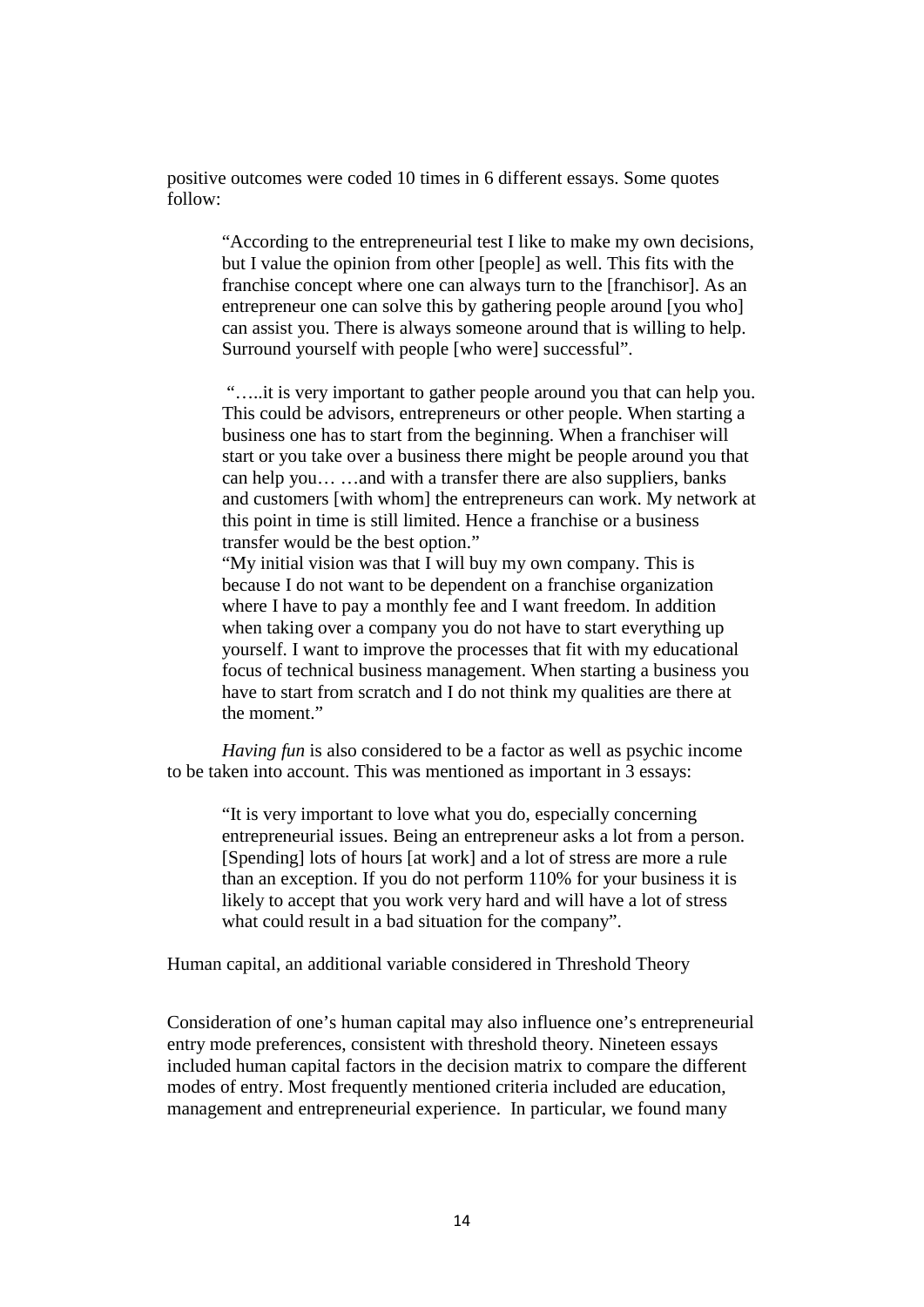quotes that link human capital to the final entry choice. Furthermore, some of these quotations were not only related towards choice options but also towards opportunity costs.

Experience development in general was coded 31 times in 18 essays. Illustrative is the following quote.

"Regarding the criteria that determine success I can conclude there are several points for improvement: getting more management experience; building my own capital and to build and maintain my own network".

Plans to gain entrepreneurial experience, in particular, were mentioned 20 times across 16 essays:

"…I want to get more experience in business and especially in the hotel and catering segment before I will start my own business."

"My actions for the next ten years will have the following highlights: finishing my education, getting more work experience, building a network, getting in contact with more people, building capital, and listening to customers and looking at their needs and wants."

"…the correct order for focus on the future would be to get more working experience, than take over a company or become a successor in a family business and finally to start as an advisor."

"….the management of people to pursue one's goal is something that fascinates me. But I want to do this when I really know what I am talking about. This knowledge I will get partly from my studies and the theoretical approach but some practical experience also seems important."

"After my studies I will try to stay at the company… …go on business trips to projects around the world… … keep focusing on various segments of the market... ... and get more experience so I can face financial issues in a better way."

The sheer abundance of human capital factors mentioned to compare choice options corroborates our proposition that human capital is related to choice options. Students especially mention the need to gain more managerial or entrepreneurial experience, in their plans to realize their final choice. In their essay reflections we note that human capital is also related towards building an appropriate network and for gaining needed financial capital.

Additional findings from the thematic analysis—personality traits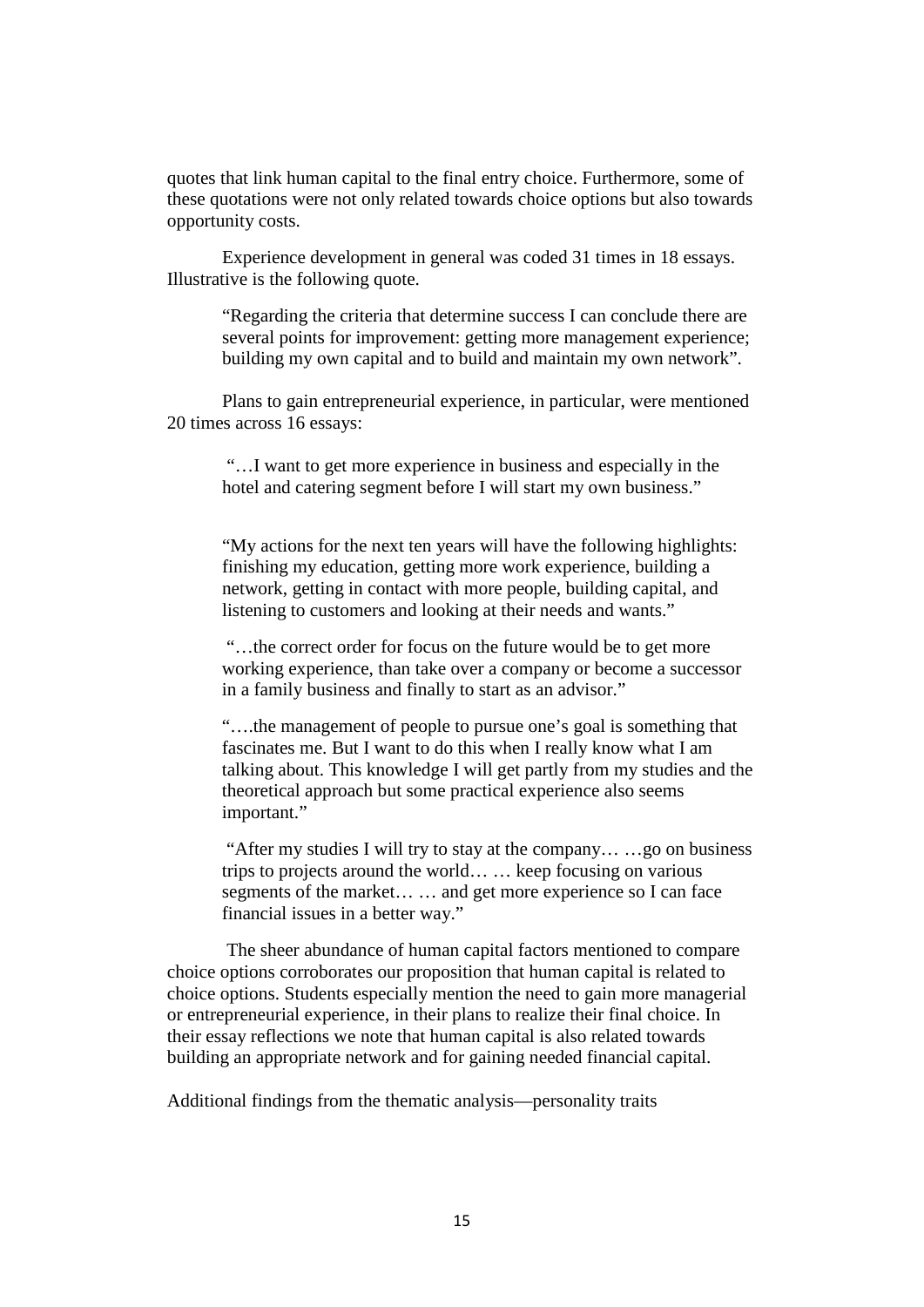Although not included in our propositions, we also found many quotes in student essays connecting their assessments of their personality traits and competence with choice options and opportunity costs. Students may have been influenced, in part, in including such information since the six-week course emphasized a personality analysis, referred to as the entrepreneur scan or e-scan. However, the original formulation of threshold theory also points out that personality traits may play a role in influencing decision choice. Gimeno et al. (1997, p. 754) states as follows: "Since the entrepreneur's skills and objectives play a dominant role in dictating the direction of newly founded businesses (Bruderl, Preisendorfer, and Ziegler, 1992), we focus here on how the entrepreneur's traits and characteristics, or human capital, influence the performance threshold." In the student essays, risk tolerance, market awareness, creativity, perseverance and flexibility appear especially frequently in the decision matrices of students.

Some sample quotes for *risk tolerance* (coded 24 times) by the students are as follows:

"For me it is best to avoid risks as much as possible. Starting a business taking risks is part of the deal".

"As a manager you value security more and that is more in line with my profile. I rather avoid risks as much as possible. Therefore a franchise formula would fit my needs better. These formulas have a proven track record and hence are less risky. But one still has the freedom and responsibilities to run your own business."

"…personally I did not think a starter profile would fit with me because I have given this option [a lot of] thought before. But I do not have the guts to take the risks that are involved. I still want to find out if my thoughts are correct hence I will investigate my options in more detail."

A sample quote for *market awareness (*coded 17 times in 12 essays) was provided by one student:

"I will try to find out which chances there are in the market, getting to new ideas and built knowledge for time when I take over a company so that I am well prepared. I have not made a choice yet on what form that will be".

*Creativity* was another relatively commonly mentioned trait (coded 11 times in 8 essays). Two such quotes follow:

"Successful entrepreneurs have an open mind [toward] their surroundings and what happens in there. They are motivated by the opportunities and do not hold back when there are challenges. As a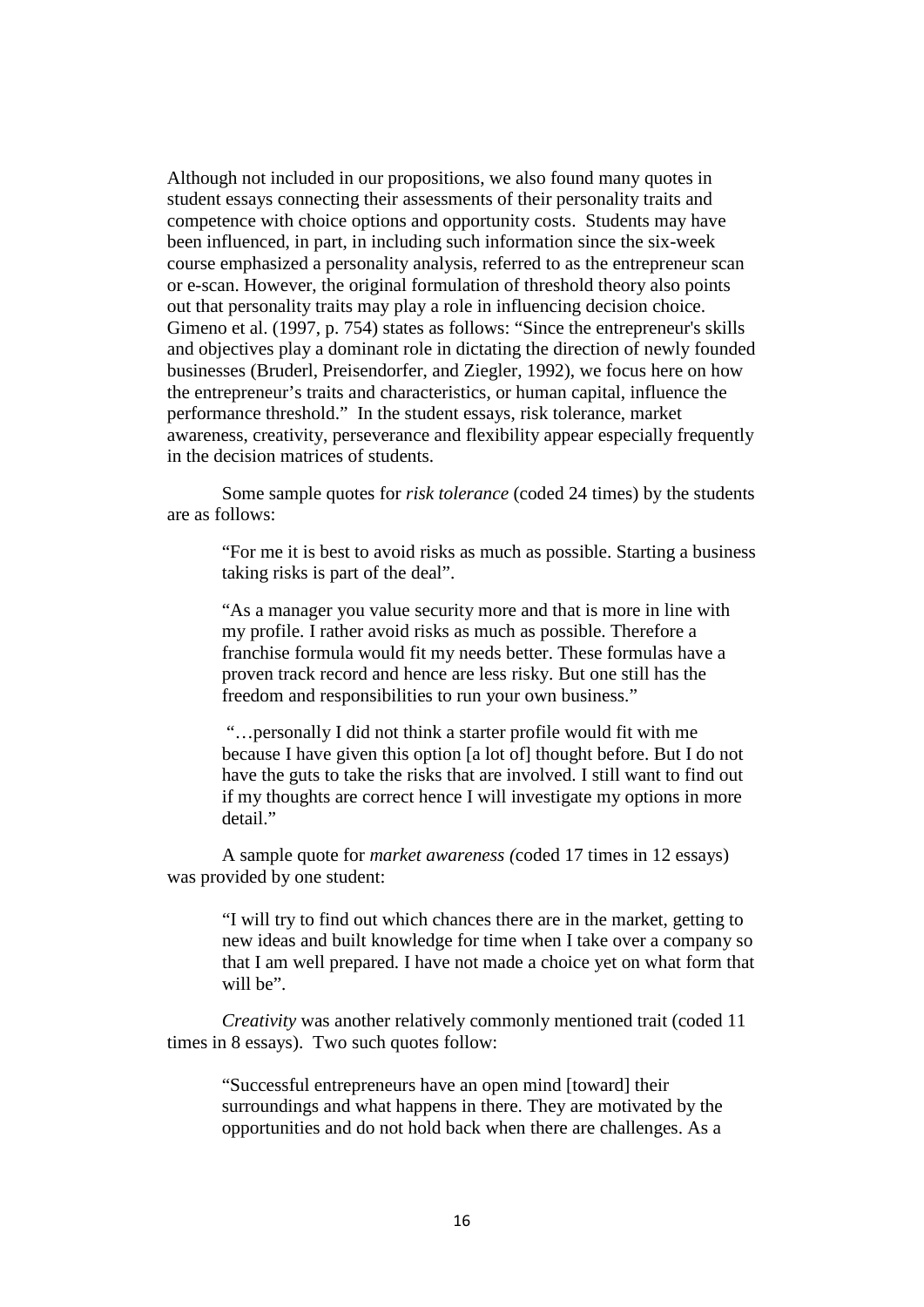starter or a buyer of a business it is very important to be creative… …to see opportunities and to act on them. If you are active in a franchise and you have very creative ideas this might frustrate you later on. The scan indicates that I am very creative. Hence I would be a better start-up entrepreneur"

"Via my studies I will do various workshops such as personal leadership, personal effectiveness and creativity to develop that further... ...the choice I have made is the most safe one. If I would like to start a business or buy one I will try to cancel out the most risks."

*Perseverance* was mentioned 14 times in 12 essays. Below is but one example:

"…endurance is an important criterion for an entrepreneur. I have a reasonable score on this item. According to my definitions endurance has to do with the best utilization of starting a business. With all the 5 options one invests with their own money and will have to work hard to earn back this money and to run a business at a profit. Still I think that starting a business next to monetary investments one should invest time. Regarding this last investment endurance will be crucial."

Below are two illustrative quotes for *flexibility* (coded 10 times in 9 essays).

"Flexibility is very important for every entrepreneur… …as a starter and as a buyer of a business you will always encounter surprises… …things never go as they should go. In a franchise one has less flexibility… …one could argue that you have to be creative in fitting in with the formula."

"I do not like change and rather stay with familiar things. Because I know it is important that during entrepreneurship it is important to adapt and change plans and changing situations… …when buying a business one should adapt to the buyer's demands. Especially in regard to a franchise formula one has to be flexible".

## **Discussion**

The main objective of this study is to investigate how students evaluate their entrepreneurial entry intentions. We proposed that students' ultimate preferences are influenced by criteria mentioned by Gimeno et al.'s (1997) threshold theory, namely choice options, opportunity costs and psychic income. In line with threshold theory we also proposed that human capital underlies the assessment of choice options.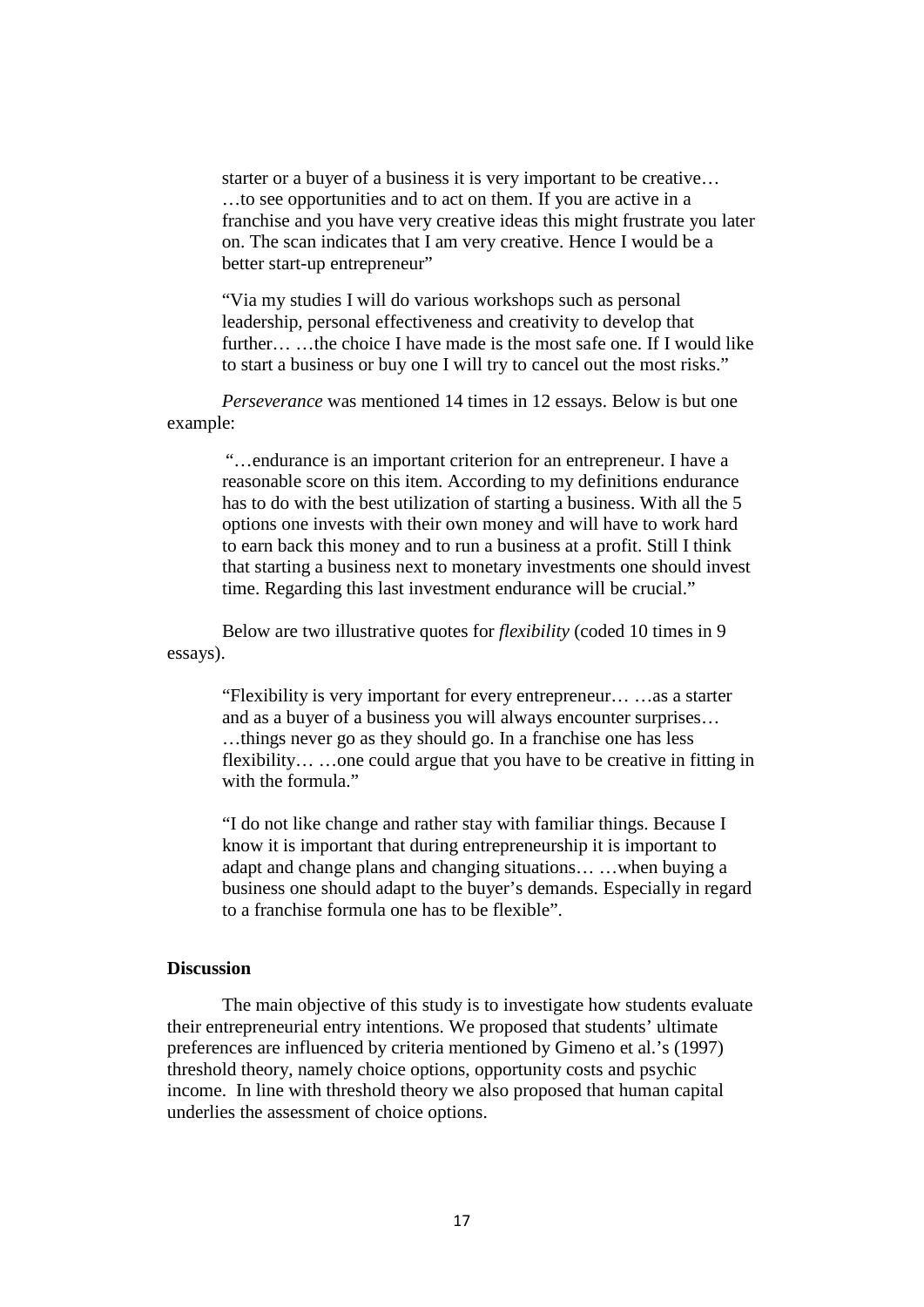Our analysis suggests that choice options, opportunity costs and psychic income are related to a shift of entry choice. Saturation of the defined relationships in our model occurred after only 15 cases. We especially observed shifts in entry mode choice towards a takeover entry mode—either firm acquisition or family succession-- at end of the six week course. Though not statistically significant, we also observed some shifting from family succession, as an initial preference toward (non-family) firm acquisition, for some students.

In exploring the criterion of psychic income, we found that particular, we found that it did not necessarily serve to contradict other objectively justifiable choices, but could also serve to enhance those choices, somewhat counter to the way the concept was first developed within threshold theory (Gimeno et al., 1997). Such aspects as freedom and fun can act also to reinforce entrepreneurial entry mode preferences that would be consistent with other criteria. The outcomes also indicate that human capital not only relates to choice options, but may also link to perceptions of opportunity costs, a link also not examined within the original version of threshold theory. Finally our results show that personality traits and competences are also strongly linked with choice options, where Gimeno et al. (1997) only mention human capital factors in their model to be of importance.

The discussion on the importance of personality traits in relationship to entrepreneurship is hardly new. Already Schumpeter (1934) mentions that creative and innovative characteristics of entrepreneurs. Markman and Baron (2003) as well as Driessen (2005) stress the importance of profiling of entrepreneurs on traits and competences. Also Rauch and Frese (2007) reopened the debate on the importance of personality traits in relationship with small firm performance. It could be worthwhile to consider not only human capital variables but also personality traits and competences of students on entrepreneurial entry choice.

#### *Practical implications*

Presenting alternative modes of entrepreneurial entry, assessing them in an essay on pro's and con's seems to result in a shift of student's entrepreneurial entry choice. Letting students pick evidence based criteria also helps them to consider different entry modes. During the seminars we noticed that online psychometric tools are very helpful for students to make up their mind on the final entry choice. We can't claim our course has effects with certainty, since in our research design lacks a control group.

The shift towards firm acquisition and family succession is partly blocked by both opportunity costs – the larger need of more financial capital and the perception of a lack of human capital, i.e. experience in leading a firm.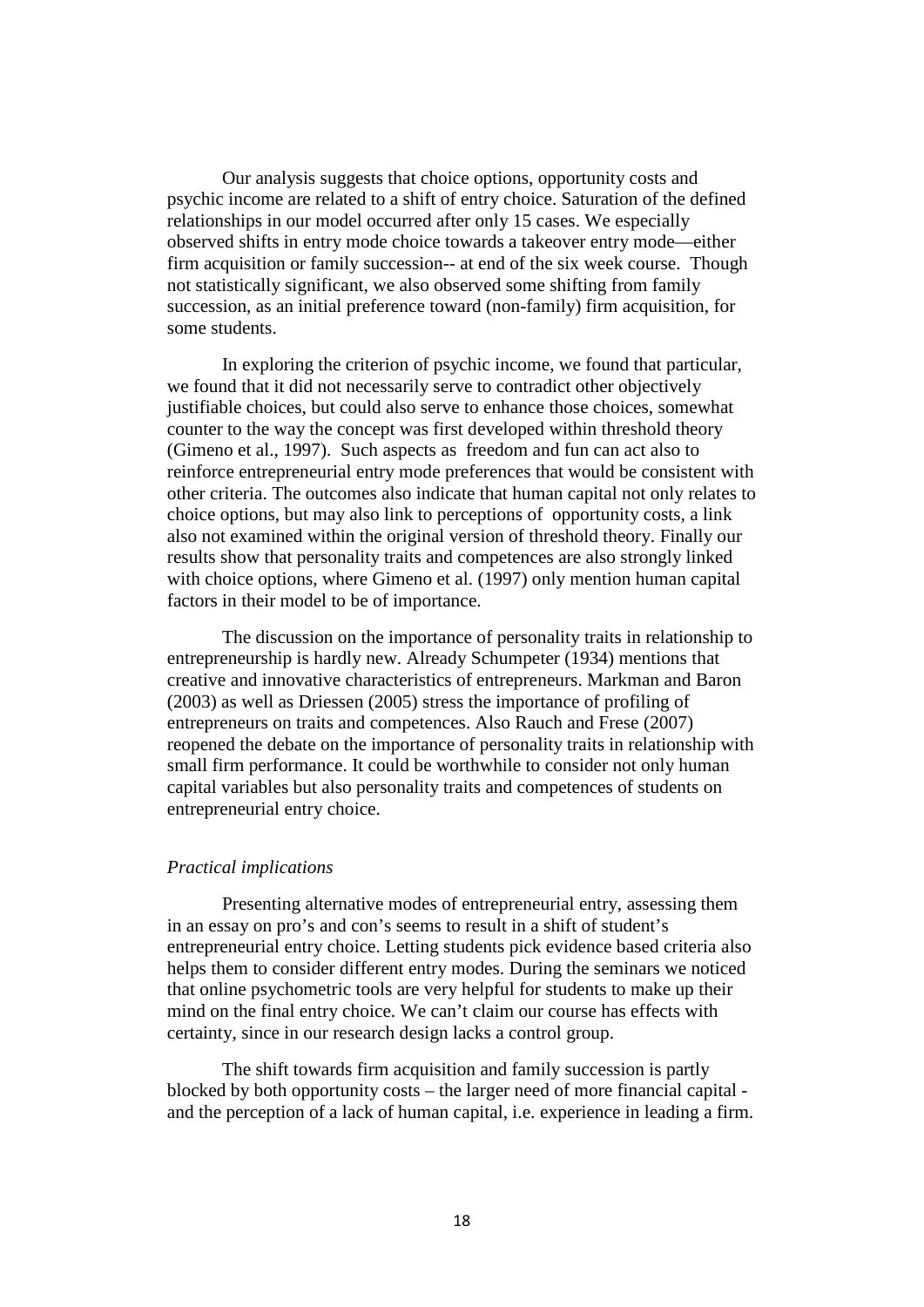The outcomes also indicate that lowering opportunity costs for firm acquisition, for instance by financial support programs, will make firm acquisition more realistic on the short term for students. There is a definite lack of provision for equity financing in many European countries (Duffhues and Roosenboom, 2011), leading to unnecessary financial barriers and high opportunity costs. Promoting to students or other young people, the alternative of becoming a minority shareholder in an existing firm or becoming partner could be an alternative to lower opportunity costs and at the same time provide a learning environment for students to gain experience.

Finally, this study suggests that universities and business schools might be important actors to mitigate the (expected) massive lack of successors in SMEs. By giving students new ways to exploit their competences and skills, a substantial portion focus on business transfer or takeover options rather than start-up entrepreneurship. We like to encourage universities and governments to widen their entry programs on entrepreneurship towards family succession, firm acquisition and franchising. This could be one of the keys to solve SME succession problems.

### *Limitations and future research*

This study has its limitations, due to nationally confined sample and the bias towards students who had chosen to minor in firm acquisition and franchising. By doing so, they already signal willingness to consider options other than starting their own firm. Another limitation is that we only look at entrepreneurial entry intentions and did not relate the entrepreneurial behaviour. These intentions may change over time not necessarily leading to actual entry as entrepreneur. However, the Theory of Planned Behaviour provides a strong basis for arguing that intentions and behaviour are linked, especially if individuals believe that they have the requisite resources and opportunities (Ajzen, 1988; DeTienne and Cardon, 2012). Nevertheless, longitudinal studies on (shifting) entry intentions will give more accurate observations on the effects of these kinds of entrepreneurial entry courses. Future research may also compare the benefits of using other concepts from the Theory of Planned Behaviour to augment or replace some of the Threshold Theory concepts.

Also not explored in the present study is the reason why some students do not shift their entry choice. Some of the essays suggest that the six-week program served to reinforce existing choices, making those students more self confident about their initial entry choice. Hence offering alternative options, though not leading to a change, might be beneficial to students' entrepreneurial entry choice as well.

Finally, research on a broader array of alternative entrepreneurship programs, as well as evaluation of their effects, would be useful in validating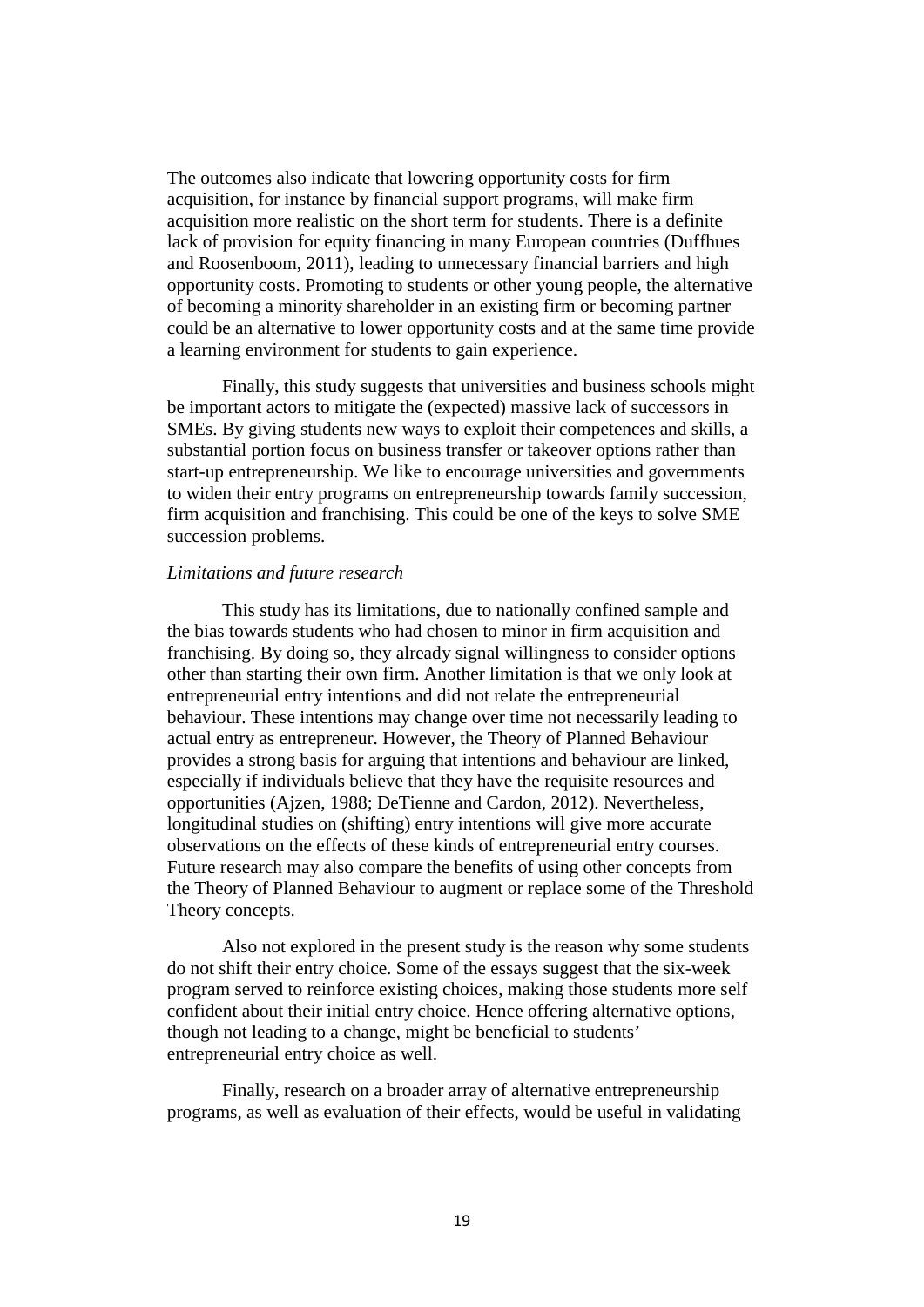our findings about the relevance of such programs, both theoretically, with respect to threshold theory, as well as on a practical level, to enhance students' abilities to select appropriate entry modes for their entrepreneurial careers.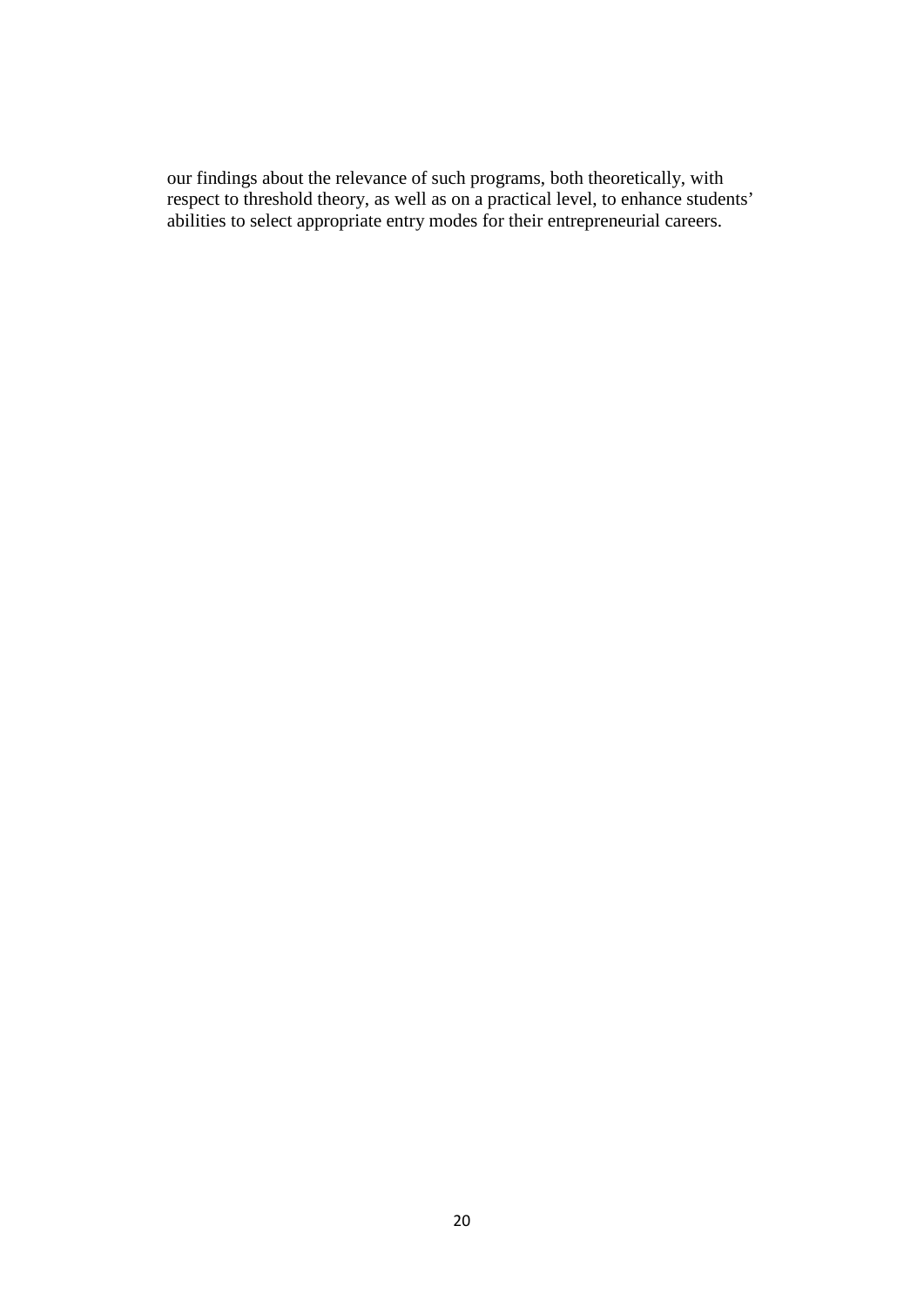### **References**

Allinson, G., Braidford, P., Houston, M., Robson. P and Stone, I. (2007), *Promoting success in the small business transfer market*, Centre for Entrepreneurship, Durham Business School.

Amaral, M. and Baptista, R., (2007), Transitions from paid employment into entrepreneurship: An empirical study, In: Dowling, M. & Schmude, J. (Eds), *Empirical Entrepreneurship in Europe: NewPerspectives,* Edward Elgar Publishing.

ATLAS/ti. Version 7.0.8.5 [Computer sofware] (2013) Berlin, Scientific, Sofware Development

Boeije, H., (2010), Analysis in Qualitative Research, Sage, London.

Coopers, A. and Dunkelberg, W. (1986), Entrepreneurship and path to business ownership, *Strategic Management Journal*, 7 (1), 53-68.

De Tienne, D. and Cardon, M. (2012), Impact of founder experience on exit intentions, *Small Business Economics*, 38(4), 351-374.

Driessen, M. (2005), *E-Scan Ondernemerstest: beoordeling en ontwikkeling van ondernemerscompetenties*, PhD-thesis, Entrepreneur Consultancy, 's-Gravenland.

Duffhues, P. and Roosenboom, P. (2011), Ondernemingsfinanciering nu en in de toekomst 10 maart 2011, In: *Naar een gezonde basis: bedrijfsfinanciering na de crisis,* Ministerie van Economische Zaken, Landbouw en Innovatie, Den Haag.

EROV (2010), *KMO en zelfstandig ondernemen in Oost-Vlaanderen: editie 2010*, Gent.

Eurobarometer (2010), *Entrepreneurship in the EU and beyond*, Flash Eurobarometer, nr 283, The Gallup Organization.

Eurochambres (2009), *A helping hand for SMEs – mentoring business transfer*, Brussels.

European Commission (2002), *Final report of the expert group on the transfer of small and mediumsized enterprises*, Brussels.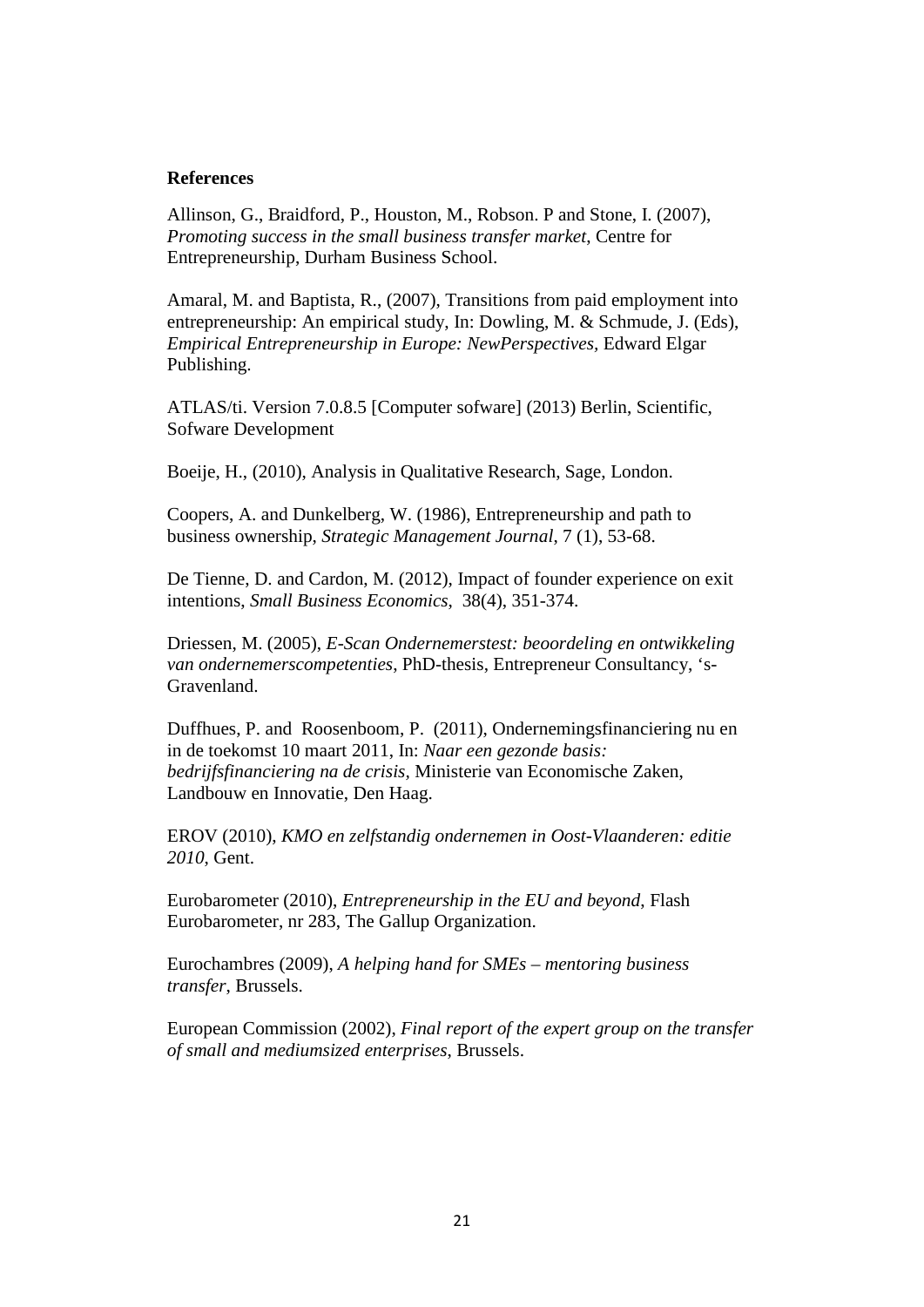European Commission (2006), *Implementing the Lisbon Community Programme for growth and jobs;transfer of businesses – continuity through a new beginning*, Brussels.

Gimeno, J., Folta, T., Cooper, A., and Woo, C. (1997), Survival of the fittest? Entrepreneurial human capital and the persistence of underperforming firms, *Administrative Quarterly*, 42 (4), 750-783.

Helleboogh, D., Laveren, E., Jorissen, A. and Martens, R. (2009) 'New venture start-up versus business takeover: the impact of entrepreneurial heterogeneity, *Frontiers of Entrepreneurship Research,* 29 (5), Article 9.

Justice, J. B. (2007). Purpose and significance of research design. In K. Yang & G. J. Miller (Eds.), *Handbook of research methods for public administration*  (pp. 75-92). New York, NY: CRC Press.

Kay, R. and Schlömer, N. (2007), Können potenzielle Neugründer die so genannte Nachfolgerlücke bei Unternehmensübernahmen schließen? - Eine empirische Analyse, *Paper, 11. Interdisziplinären Jahreskonferenz für die Gründungsforschung*, Aachen.

KfW Research (2009), *KfW-Gründungsmonitor 2009*, Frankfurt am Main.

Mandl, I. and Voithofer, P. (2010), *Transfer and succession in Austrian family firms*, *Proceedings of Transfer of Ownership in Private Business*, *March 2010*, Stockholm.

Markman, G. and Baron, R. (2003), Person-entrepreneurship fit: why some people are more successful as entrepreneur than others, *Human Resource Management Review*, 13 (2), 281-301.

Meijaard, J. (2007), *Overnemer vaak beter dan 'vers' starten,* EIM, Zoetermeer.

Newcombe, R. G. (1998). Interval estimation for the difference between independent proportions: Comparison of eleven methods. *Statistics in Medicine*, *17*, 873-890.

Next Business Generation (2007), *Business succession in Europe*, NBGproject.

Oudmaijer, S. (2006), *Kenmerken van overnemers versus ondernemers*, EIM, Zoetermeer.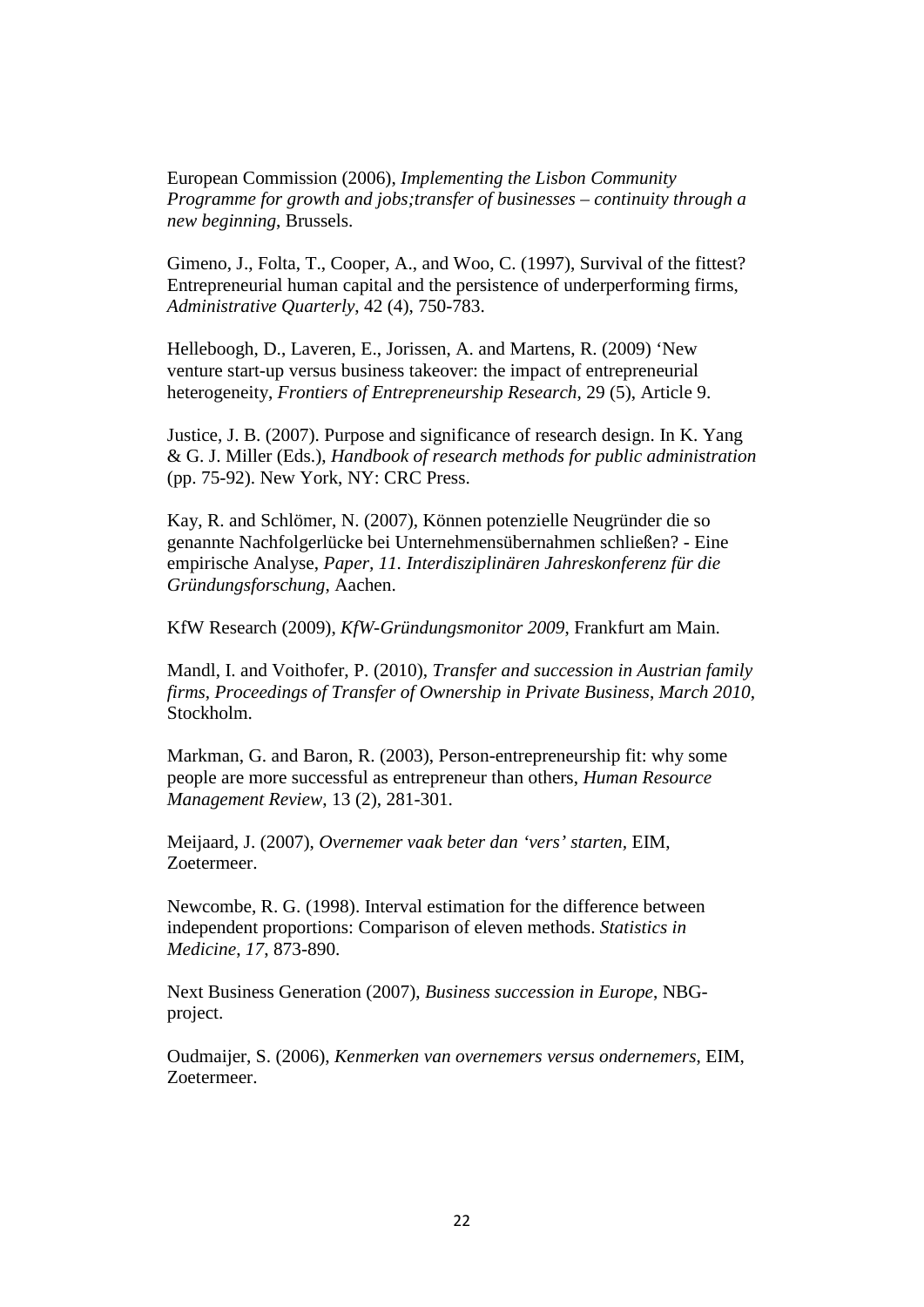Parker, S. and Van Praag, C.M. (2012), The entrepreneur's mode of entry: Business takeover or new venture start? *Journal of Business Venturing*, 27 (1), 31-46.

Rauch, A. and Frese, M. (2007), Let's put the person back into entrepreneurship research: A metaanalysis on the relationship between business owners' personality traits, busines creation, and success, *European Journal of Work and Organizational Psychology*, 16 (4), 253-385.

Schumpeter, J. (1934), *The theory of economic development: an inquiry inot profits, capital credit,interest and the business cycle*, Harvard University Press, Cambridge, Mass..

Silverman D. (1997), Interpreting qualitative data. Methods for analysing talk, text and interaction, London: Sage, 1997

Stone, I., Allinson, G. and Braidford, P. (2004), *Passing the baton – encouraging successful businesstransfers, Evidence and key stakeholder opinion*, Small Business Service/DTI.

Van Teeffelen, L. (2010), *Exploring success and failure in small business ownership transfers*, Nyenrode Business Universiteit, Breukelen, the Netherlands.

Van Teeffelen, L. (2012a), *Avenues to improve success in SME transfers: reflections on theories, research and policies*, Hogeschool Utrecht, Utrecht.

Van Teeffelen, L. (2012b), *De effecten van opheffingen en bedrijfsoverdrachten op de Nederlandse economie (The effects of small firm liquidations and business transfers on the Dutch economy),* HU/ Kamer van Koophandel Nederland, Utrecht.